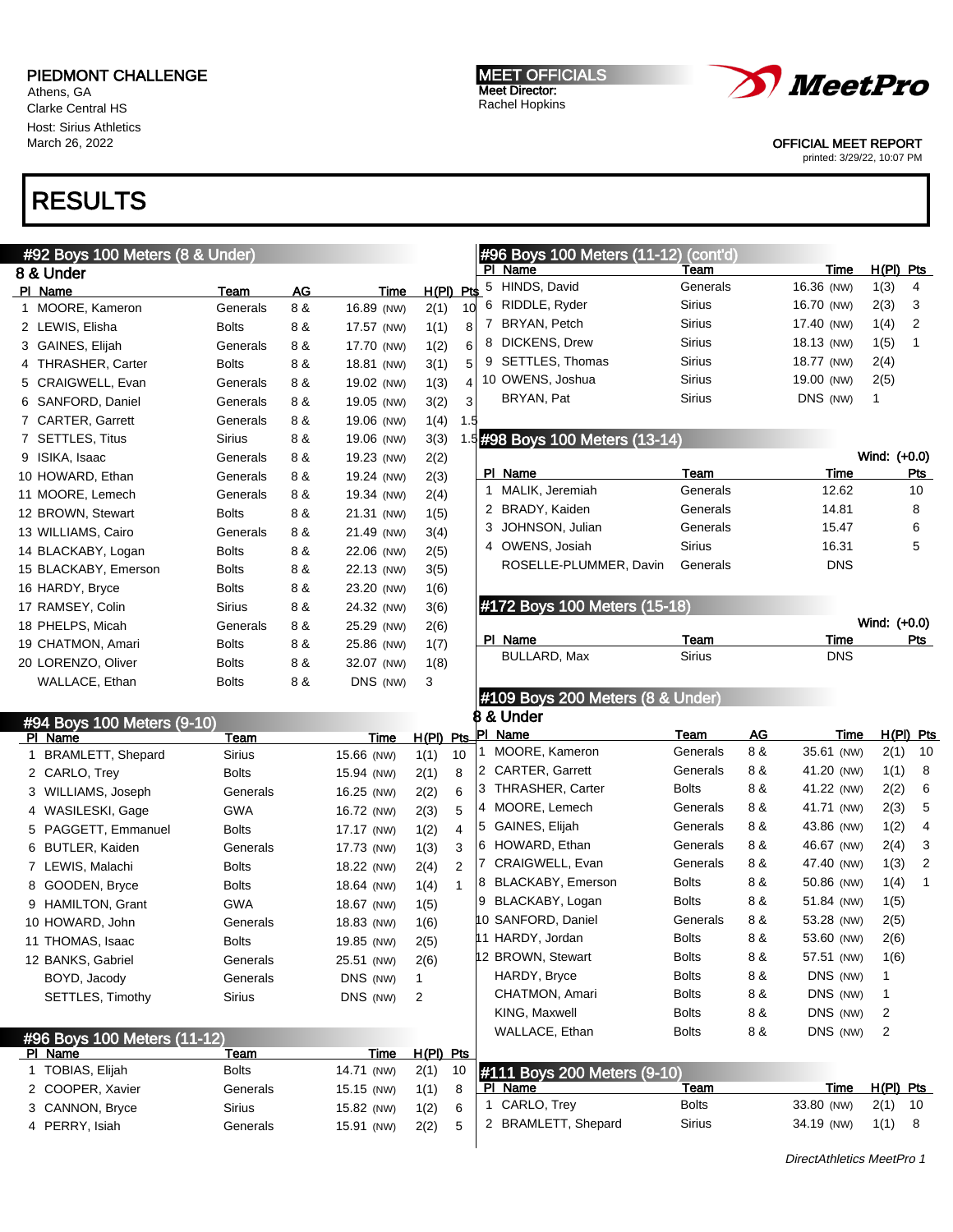Athens, GA Clarke Central HS Host: Sirius Athletics March 26, 2022

# RESULTS

|   | #111 Boys 200 Meters (9-10)<br>PI Name  | (cont'd)<br>Team       | Time        |              |              | #84 Boys 400 Meters (8 & Under) (cont'd)<br>H(PI) Pts 8 & Under |                       |                        |                 |                        |
|---|-----------------------------------------|------------------------|-------------|--------------|--------------|-----------------------------------------------------------------|-----------------------|------------------------|-----------------|------------------------|
|   | 3 SECREST-BUGBEE, Tysheen Sirius        |                        | 34.79 (NW)  | 1(2)         | 6            | PI Name                                                         | Team                  | <b>AG</b>              | Time            | <u>Pts</u>             |
|   | 4 WASHINGTON, Robert                    | Generals               | 35.15 (NW)  | 2(2)         | 5            | HARDY, Jordan                                                   | <b>Bolts</b>          | 8 &                    | 2:22.79         | $\overline{2}$         |
|   | 5 PAGGETT, Emmanuel                     | <b>Bolts</b>           | 36.86 (NW)  | 2(3)         | 4            | RIVER, Max                                                      | <b>GWA</b>            | 8 &                    | <b>DNS</b>      |                        |
|   | 6 TANNER, Maddox                        | <b>Sirius</b>          | 39.60 (NW)  | 1(3)         | 3            |                                                                 |                       |                        |                 |                        |
|   | 7 THOELE, Paul                          | <b>Sirius</b>          | 41.40 (NW)  | 2(4)         | 2            |                                                                 |                       |                        |                 |                        |
|   | 8 BUTLER, Kaiden                        | Generals               | 41.46 (NW)  | 1(4)         | $\mathbf{1}$ | #86 Boys 400 Meters (9-10)<br>PI Name                           | Team                  |                        | <b>Time</b>     | $H(PI)$ Pts            |
|   | 9 WILLIAMS, Joseph                      | Generals               | 42.02 (NW)  | 2(5)         |              | 1 SECREST-BUGBEE, Tysheen Sirius                                |                       |                        | 1:17.26         | 1(1)<br>10             |
|   | 10 HOWARD, John                         | Generals               | 45.46 (NW)  | 1(5)         |              | 2 CARLO, Trey                                                   | <b>Bolts</b>          |                        | 1:19.93         | 1(2)<br>8              |
|   | <b>BANKS, Marcus</b>                    | Generals               | DNS (NW)    | $\mathbf{1}$ |              | 3 DIXON, Micah                                                  | Unattached            |                        | 1:25.77         | 1(3)                   |
|   | BOYD, Jacody                            | Generals               | DNS (NW)    | 1            |              | 4 LEWIS, Malachi                                                | <b>Bolts</b>          |                        | 1:32.91         | 1(4)<br>6              |
|   | SIMMS, Joshua                           | <b>Bolts</b>           | DNS (NW)    | 2            |              | 5 THOMAS, Isaac                                                 | <b>Bolts</b>          |                        | 1:33.75         | 1(5)<br>5              |
|   |                                         |                        |             |              |              | 6 SWIFT, Jay                                                    | <b>Bolts</b>          |                        | 1:40.94         | 1(6)<br>$\overline{4}$ |
|   |                                         |                        |             |              |              | <b>BANKS, Marcus</b>                                            | Generals              |                        | <b>DNS</b>      | 1                      |
|   | #113 Boys 200 Meters (11-12)<br>PI Name | Team                   | Time        | $H(PI)$ Pts  |              | REYES, Caleb                                                    | <b>Bolts</b>          |                        | <b>DNS</b>      | 1                      |
| 1 | MORRIS, Lachlan                         | Sirius                 | 30.57 (NW)  | 1(1)         | 10           | SIMMS, Joshua                                                   | <b>Bolts</b>          |                        | <b>DNS</b>      | $\overline{2}$         |
|   | 2 COOPER, Xavier                        | Generals               | 30.64 (NW)  | 1(2)         | 8            |                                                                 |                       |                        |                 |                        |
|   | 3 RODENBECK, Reed                       | <b>Brookwood Youth</b> | 31.67 (NW)  | 1(3)         | 6            |                                                                 |                       |                        |                 |                        |
| 4 | <b>COMSTOCK, Ryker</b>                  | <b>Sirius</b>          | 32.98 (NW)  | 1(4)         | 5            | #88 Boys 400 Meters (11-12)                                     |                       |                        |                 |                        |
|   | 5 TOBIAS, Elijah                        | <b>Bolts</b>           | 34.17 (NW)  | 2(1)         | 4            | PI Name                                                         | Team<br><b>Sirius</b> |                        | Time<br>1:10.67 | Pts                    |
|   | 6 HINDS, David                          | Generals               | 34.50 (NW)  | 1(5)         | 3            | 1 MORRIS, Lachlan                                               |                       |                        |                 | 10                     |
|   | 7 DANN, Boaz                            | Sirius                 | 36.88 (NW)  | 2(2)         | 2            | 2 BOYD, Captain                                                 | <b>Sirius</b>         |                        | 1:13.15         | 8                      |
|   | BRYAN, Petch                            | Sirius                 | DNS (NW)    |              |              | 3 RODENBECK, Reed                                               |                       | <b>Brookwood Youth</b> | 1:18.53         | 6                      |
|   |                                         |                        |             | $\mathbf{1}$ |              | 4 PERRY, Isiah                                                  | Generals              |                        | 1:21.72         | 5                      |
|   | BRYAN, Pat                              | Sirius                 | NT (NW)     | 2            |              | WEKE, Evan                                                      | <b>GWA</b>            |                        | <b>NT</b>       |                        |
|   | DICKENS, Drew                           | Sirius                 | NT (NW)     | 2            |              |                                                                 |                       |                        |                 |                        |
|   | WEKE, Evan                              | GWA                    | NT (NW)     | 2            |              | #90 Boys 400 Meters (13-14)                                     |                       |                        |                 |                        |
|   |                                         |                        |             |              |              | PI Name                                                         | Team                  |                        | <b>Time</b>     | Pts                    |
|   | #115 Boys 200 Meters (13-14)            |                        |             |              |              | 1 PETWAY, Miles                                                 |                       | Brookwood Youth        | 1:00.60         | 10                     |
|   |                                         |                        |             | Wind: (+0.0) |              | 2 BROOKS, Jackson                                               | <b>Sirius</b>         |                        | 1:01.19         | 8                      |
|   | PI Name                                 | Team                   | <b>Time</b> |              | Pts          | 3 SOTOMAYOR, Alex                                               |                       | <b>Brookwood Youth</b> | 1:06.35         | 6                      |
|   | 1 MALIK, Jeremiah                       | Generals               | 26.44       |              | 10           | 4 MADRID, Ryko                                                  | Generals              |                        | 1:15.93         | 5                      |
|   | 2 BROOKS, Jackson                       | <b>Sirius</b>          | 28.76       |              | 8            | 5 PLOWMAN, Cavaughn                                             | Generals              |                        | 1:33.43         | $\overline{4}$         |
|   | 3 BRADY, Kaiden                         | Generals               | 30.49       |              | 6            |                                                                 |                       |                        |                 |                        |
|   | 4 JOHNSON, Julian                       | Generals               | 34.70       |              | 5            | #101 Boys 800 Meters (8 & Under)                                |                       |                        |                 |                        |
|   | 5 PLOWMAN, Cavaughn                     | Generals               | 42.32       |              | 4            | 8 & Under                                                       |                       |                        |                 |                        |
|   | BAILEY, Kaleb                           | Sirius                 | <b>DNS</b>  |              |              | <b>PI Name</b>                                                  | Team                  | AG                     | Time            | Pts                    |
|   | PLUMMER, Nathan                         | Generals               | <b>DNS</b>  |              |              | LORENZO, Keegan                                                 | <b>Bolts</b>          | 8 &                    | 4:08.88         | 10                     |
|   |                                         |                        |             |              |              | 2 RAMSEY, Colin                                                 | <b>Sirius</b>         | 8 &                    | 4:48.55         | 8                      |
|   | #84 Boys 400 Meters (8 & Under)         |                        |             |              |              | 3 DURDEN, Kenneth                                               | <b>Bolts</b>          | 8 &                    | 5:20.74         | 6                      |
|   | 8 & Under                               |                        |             |              |              |                                                                 |                       |                        |                 |                        |
|   | PI Name                                 | AG<br><b>Team</b>      | <b>Time</b> |              |              | <b>Pt:</b> #103 Boys 800 Meters (9-10)                          |                       |                        |                 |                        |
|   | 1 LEWIS, Elisha                         | 8 &<br><b>Bolts</b>    | 1:35.03     |              |              | 10 PI Name                                                      | Team                  |                        | <b>Time</b>     | <b>Pts</b>             |
|   | 2 MOORE, Lemech                         | Generals<br>8 &        | 1:44.99     |              | 8            | 1 LOPEZ, Abraham                                                |                       | Brookwood Youth        | 2:57.96         | 10                     |
|   | 3 CHATMON, Amari                        | <b>Bolts</b><br>8 &    | 1:46.83     |              | 6            | 2 WASILESKI, Gage                                               | <b>GWA</b>            |                        | 3:02.99         | 8                      |
|   | 4 HARDY, Bryce                          | <b>Bolts</b><br>8 &    | 1:54.74     |              | 5            | 3 RAMSEY, Isaac                                                 | <b>Sirius</b>         |                        | 3:03.58         | 6                      |
|   | 5 RAMSEY, Colin                         | 8 &<br><b>Sirius</b>   | 1:59.97     |              | 4            | 4 TANNER, Maddox                                                | Sirius                |                        | 3:28.26         | 5                      |
|   | 6 BROWN, Stewart                        | 8 &<br><b>Bolts</b>    | 2:07.08     |              | 3            | 5 THOELE, Paul                                                  | Sirius                |                        | 3:33.07         | 4                      |

MEET OFFICIALS Meet Director: Rachel Hopkins

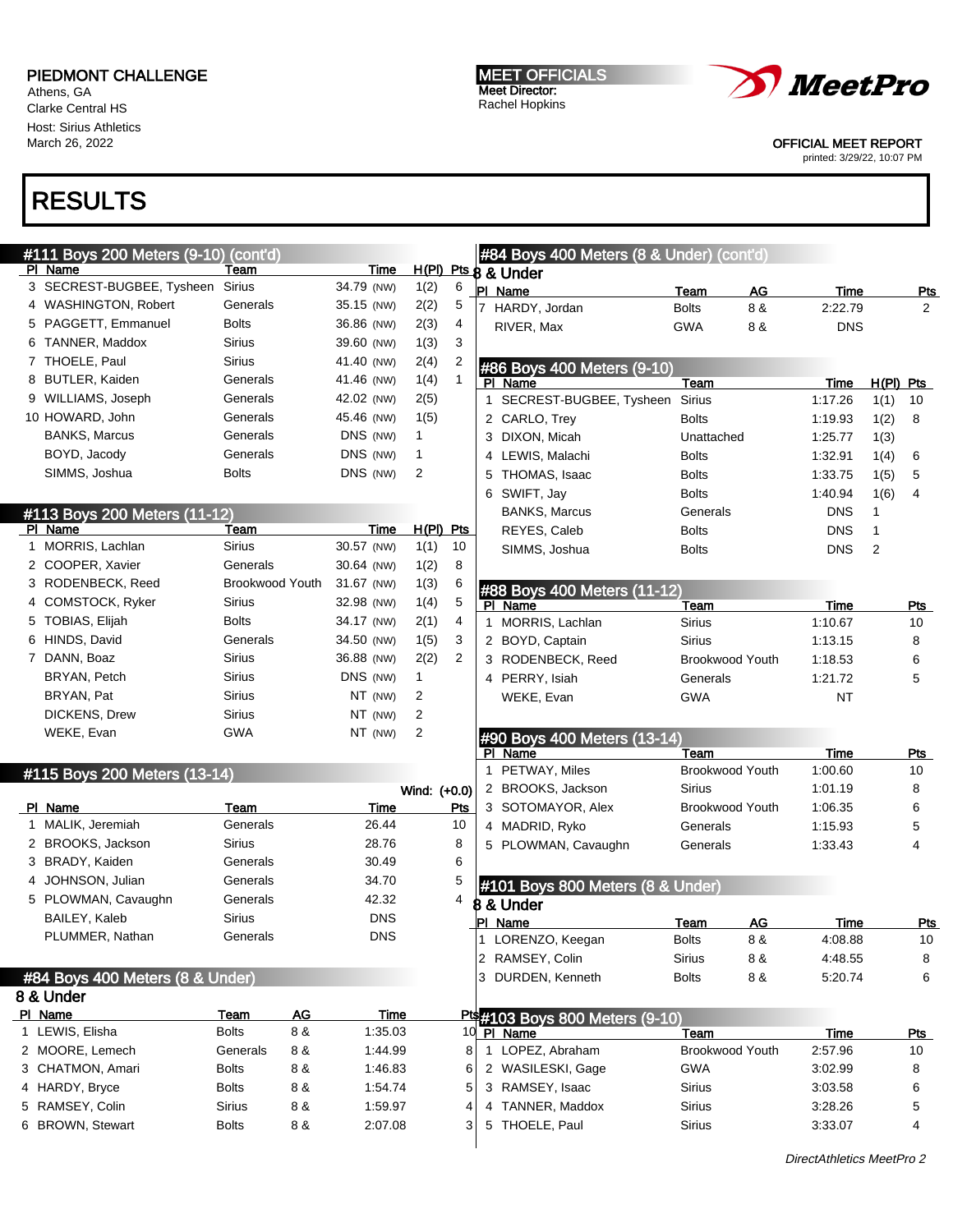Athens, GA Clarke Central HS Host: Sirius Athletics March 26, 2022

MEET OFFICIALS Meet Director: Rachel Hopkins



OFFICIAL MEET REPORT

printed: 3/29/22, 10:07 PM

| #103 Boys 800 Meters (9-10) (cont'd) |                                   |                    |                | #82 Boys 1600 Meters (13-14) (cont'd                     |                        |                     |                     |
|--------------------------------------|-----------------------------------|--------------------|----------------|----------------------------------------------------------|------------------------|---------------------|---------------------|
| PI Name                              | Team                              | Time               | Pts            | PI Name                                                  | Team                   | Time                | Pts                 |
| 6 GOODEN, Bryce                      | <b>Bolts</b>                      | 3:42.85            | 3              | 4 HOWARD, Gabe                                           | Peachtree              | 6:29.97             | 6                   |
| SIMMS, Joshua                        | <b>Bolts</b>                      | <b>DNS</b>         |                | 5 SENA, Angel                                            | <b>Brookwood Youth</b> | 6:32.27             | 5                   |
| SWIFT, Jay                           | <b>Bolts</b>                      | <b>NT</b>          |                | 6 HEARN, Bryan                                           | <b>Brookwood Youth</b> | 8:27.07             | 4                   |
| #105 Boys 800 Meters (11-12)         |                                   |                    |                | #166 Boys 1600 Meters (15-18)                            |                        |                     |                     |
| PI Name                              | Team                              | Time               | Pts            | PI Name                                                  | Team                   | <b>Time</b>         | Pts                 |
| 1 AHMAD, Taha                        | Peachtree                         | 2:38.81            | 10             | 1 CLEMENTS, Ben                                          | Peachtree              | 5:35.21             | 10                  |
| 2 BOYD, Captain                      | Sirius                            | 2:58.67            | 8              | 2 DAVIS, Lawson                                          | Unattached             | 6:21.37             |                     |
| 3 MEYER, Henning                     | Sirius                            | 3:01.15            | 6              |                                                          |                        |                     |                     |
| 4 RODENBECK, Reed                    | <b>Brookwood Youth</b>            | 3:18.68            | 5              | #201 Boys 3200 Meters (9-10)                             |                        |                     |                     |
| 5 DANN, Boaz                         | Sirius                            | 3:26.83            | $\overline{4}$ | PI Name                                                  | Team                   | Time                | Pts                 |
| NORIEGA, Gustavo Vidal               | Sirius                            | <b>DNS</b>         |                | RAMSEY, Isaac<br>1                                       | Sirius                 | 13:06.07            | 10                  |
| #107 Boys 800 Meters (13-14)         |                                   |                    |                | #199 Boys 3200 Meters (11-12)                            |                        |                     |                     |
| PI Name                              | Team                              | Time               | Pts            | PI Name                                                  | Team                   | Time                | <u>Pts</u>          |
| 1 GRANTHAM, Cole                     | <b>Sirius</b>                     | 2:38.37            | 10             | 1 AHMAD, Taha                                            | Peachtree              | 13:08.87            | 10                  |
| 2 JAMES, Mason                       | Brookwood Youth                   | 2:38.50            | 8              | 2 MEYER, Henning                                         | Sirius                 | 13:18.07            | 8                   |
| 3 PETWAY, Miles                      | <b>Brookwood Youth</b>            | 2:49.82            | 6              |                                                          |                        |                     |                     |
| 4 SOTOMAYOR, Alex                    | Brookwood Youth                   | 2:53.76            | 5              | #197 Boys 3200 Meters (15-18)                            |                        |                     |                     |
| 5 BROOKS, James                      | <b>Sirius</b>                     | 3:03.33            | $\overline{4}$ | PI Name                                                  | Team                   | <b>Time</b>         | <b>Pts</b>          |
| 6 HEARN, Bryan                       | <b>Brookwood Youth</b>            | 3:57.11            | 3              | 1 CLEMENTS, Ben                                          | Peachtree              | 11:57.22            | 10                  |
|                                      |                                   |                    |                |                                                          |                        |                     |                     |
|                                      |                                   |                    |                |                                                          |                        |                     |                     |
| #127 Boys 1600 Meters (8 & Under)    |                                   |                    |                | #44 80 Meter Hurdles (8 & Under)<br><b>B &amp; Under</b> |                        |                     |                     |
| 8 & Under                            |                                   |                    |                |                                                          |                        |                     |                     |
| PI Name<br>1 BLACKABY, Emerson       | AG<br>Team<br>8 &<br><b>Bolts</b> | Time<br>8:42.96    | Pts            | 10PI Name                                                | <b>AG</b><br>Team      | Time                | Wind: (+0.0)<br>Pts |
|                                      |                                   |                    |                | RIVER, Max                                               | 8 &<br><b>GWA</b>      | <b>DNS</b>          |                     |
| #78 Boys 1600 Meters (9-10)          |                                   |                    |                |                                                          |                        |                     |                     |
| PI Name                              | Team                              | Time               | Pts            | #49 80 Meter Hurdles (9-10)                              |                        |                     |                     |
| 1 WASILESKI, Gage                    | <b>GWA</b>                        | 6:18.47            | 10             |                                                          |                        |                     | Wind: (+0.0)        |
| 2 LOPEZ, Abraham                     | <b>Brookwood Youth</b>            | 6:19.57            | 8              | PI Name                                                  | Team                   | Time                | <b>Pts</b>          |
| 3 RAMSEY, Isaac                      | <b>Sirius</b>                     | 6:30.02            | 6              | 1 SETTLES, Timothy                                       | <b>Sirius</b>          | 19.23               | 10                  |
| 4 PRESTEN, DJ                        | <b>Brookwood Youth</b>            | 7:30.77            | 5              | WASILESKI, Gage                                          | GWA                    | <b>DNS</b>          |                     |
|                                      |                                   |                    |                | HAMILTON, Grant                                          | <b>GWA</b>             | <b>DNS</b>          |                     |
| #80 Boys 1600 Meters (11-12)         |                                   |                    |                |                                                          |                        |                     |                     |
| <u>PI Name</u>                       | <u>Team</u>                       | <u>Time</u>        | <u>Pts</u>     | #51 80 Meter Hurdles (11-12)                             |                        |                     |                     |
| 1 AHMAD, Taha                        | Peachtree                         | 6:31.07            | 10             |                                                          |                        |                     | Wind: (+0.0)        |
| 2 MARSHALL, Mason                    | <b>Sirius</b>                     | 7:18.97            | 8              | PI_Name<br>1 RIDDLE, Ryder                               | Team<br>Sirius         | Time<br>18.78       | Pts<br>10           |
| 3 NORIEGA, Gustavo Vidal             | Sirius                            | 7:35.47            | 6              | 2 BRYAN, Petch                                           |                        | 20.24               | 8                   |
| DEHNKE, Isaac                        | <b>Brookwood Youth</b>            | <b>DNS</b>         |                |                                                          | Sirius                 |                     |                     |
| MEYER, Henning                       | Sirius                            | <b>DNS</b>         |                | 3 SORROW, Cash                                           | <b>GWA</b>             | 20.50               | 6<br>5              |
|                                      |                                   |                    |                | 4 BRYAN, Pat<br>OWENS, Joshua                            | <b>Sirius</b>          | 23.97<br><b>DNS</b> |                     |
| #82 Boys 1600 Meters (13-14)         |                                   |                    |                |                                                          | Sirius                 |                     |                     |
| PI Name                              | Team                              | <b>Time</b>        | Pts            |                                                          |                        |                     |                     |
| 1 DIXON, Noah                        | Unattached                        | 5:27.58            |                |                                                          |                        |                     |                     |
| 2 JAMES, Mason<br>3 GRANTHAM, Cole   | Brookwood Youth<br>Sirius         | 5:45.32<br>5.54.54 | 10<br>8        |                                                          |                        |                     |                     |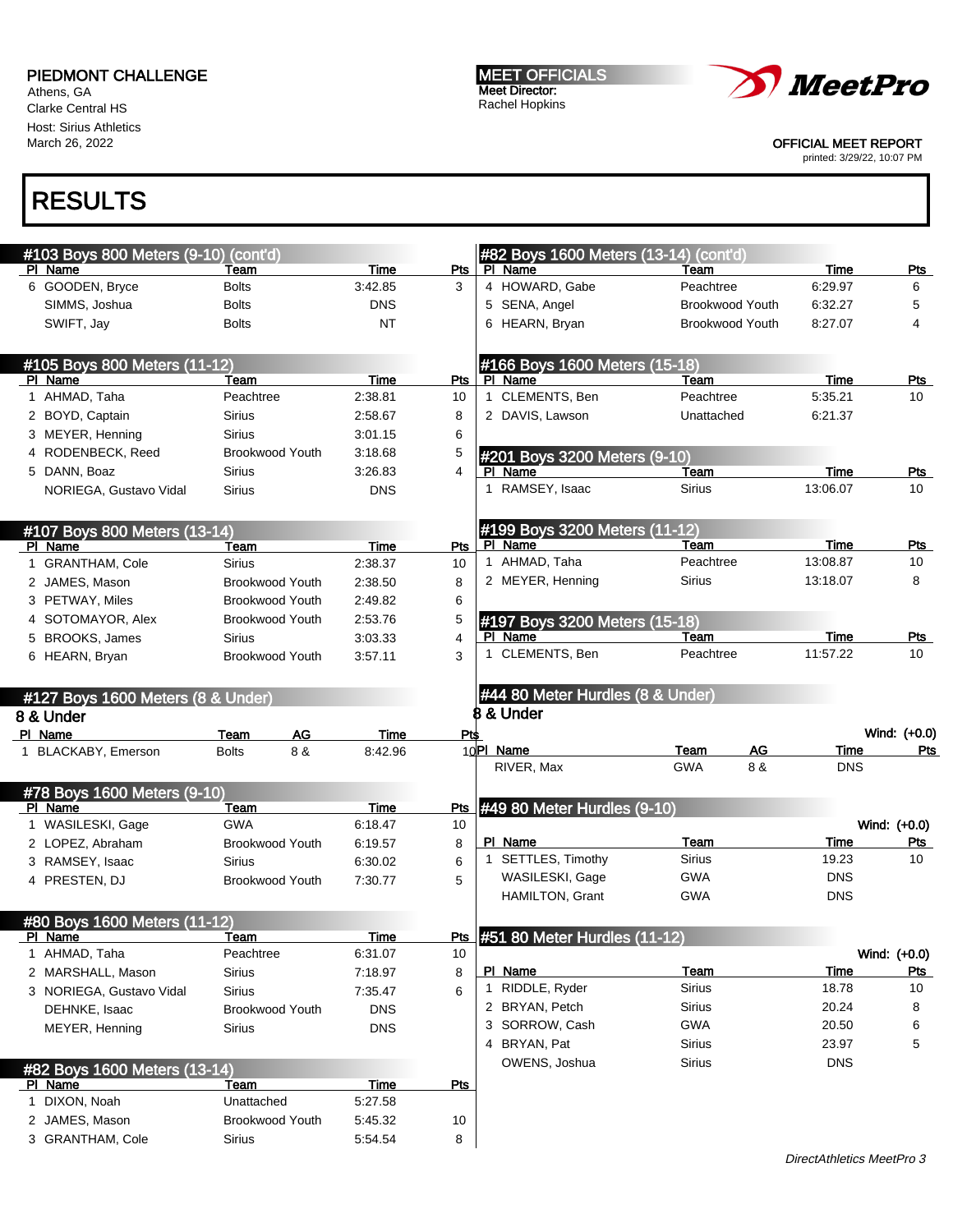Athens, GA Clarke Central HS Host: Sirius Athletics March 26, 2022

MEET OFFICIALS Meet Director: Rachel Hopkins



OFFICIAL MEET REPORT

printed: 3/29/22, 10:07 PM

## RESULTS

| #45 Boys 100m Hurdles (13-14)             |                       |                 |              | #117 Boys 4 x 400m Relay (9-10)             |                              |                  |                                      |            |
|-------------------------------------------|-----------------------|-----------------|--------------|---------------------------------------------|------------------------------|------------------|--------------------------------------|------------|
|                                           |                       |                 | Wind: (+0.0) | PI Team                                     |                              |                  | Time                                 | Pts        |
| PI Name                                   | Team                  | Time            | Pts          | 1 Sirius (A)                                |                              |                  | 6:08.72                              | 10         |
| 1 BROOKS, Jackson                         | <b>Sirius</b>         | 18.87           | 10           | 2 Generals (A)                              |                              |                  | 7:37.12                              | 8          |
| 2 HOWARD, Gabe                            | Peachtree             | 20.52           | 8            |                                             |                              |                  |                                      |            |
| 3 BAILEY, Kaleb                           | <b>Sirius</b>         | 23.01           | 6            | #119 Boys 4 x 400m Relay (11-12)            |                              |                  |                                      |            |
|                                           |                       |                 |              | PI Team                                     |                              |                  | <b>Time</b><br>5:38.76               | Pts<br>10  |
| #54 Boys 100m Hurdles (15-18)             |                       |                 |              | 1 Sirius (A)                                |                              |                  | <b>DNS</b>                           |            |
|                                           |                       |                 | Wind: (+0.0) | Generals (A)                                |                              |                  |                                      |            |
| PI Name<br>1 BULLARD, Max                 | Team<br><b>Sirius</b> | Time<br>21.79   | Pts<br>10    | Sirius (B)                                  |                              |                  | <b>DNS</b>                           |            |
| <b>BROWN, Elijah</b>                      |                       |                 |              |                                             |                              |                  |                                      |            |
|                                           | <b>Sirius</b>         | NT              |              | #121 Boys 4 x 400m Relay (13-14)<br>PI Team |                              |                  | Time                                 | Pts        |
|                                           |                       |                 |              | 1 Brookwood Youth Track & XC (A)            |                              |                  | 4:39.32                              | 10         |
| #70 Boys 4 x 100m Relay (8 & Under)       |                       |                 |              | 2 Sirius (A)                                |                              |                  | 4:47.69                              | 8          |
| 8 & Under                                 |                       |                 |              | 3 Generals (A)                              |                              |                  | 4:48.12                              | 6          |
| PI Team<br>1 Generals (A)                 | <b>AG</b><br>8 &      | Time<br>1:18.26 | Pts<br>10    |                                             |                              |                  |                                      |            |
| 2 Bolts (A)                               | 8 &                   | 1:43.38         | 8            | #15 Boys High Jump (9-10)                   |                              |                  |                                      |            |
|                                           |                       |                 |              | PI Name                                     | Team                         |                  | <b>Mark</b>                          | Pts        |
|                                           |                       |                 |              | 1 PAGGETT, Emmanuel                         | <b>Bolts</b>                 |                  | 3'0''                                | 10         |
| #72 Boys 4 x 100m Relay (9-10)<br>PI Team |                       | Time            | <b>Pts</b>   | HOWARD, Shane                               | <b>GWA</b>                   |                  | <b>DNS</b>                           |            |
| 1 Sirius (A)                              |                       | 1:09.67         | 10           |                                             |                              |                  |                                      |            |
| 2 Generals (A)                            |                       | 1:14.25         | 8            | #17 Boys High Jump (11-12)                  |                              |                  |                                      |            |
| 3 Bolts (A)                               |                       | 1:15.11         | 6            | PI Name                                     | Team                         |                  | <b>Mark</b>                          | Pts        |
|                                           |                       |                 |              | 1 MARSHALL, Mason                           | <b>Sirius</b>                |                  | 3' 4''                               | 9          |
| #74 Boys 4 x 100m Relay (11-12)           |                       |                 |              | 1 SETTLES, Thomas                           | <b>Sirius</b>                |                  | 3' 4''                               | 9          |
| PI Team                                   |                       | Time            | Pts          |                                             |                              |                  |                                      |            |
| 1 Sirius (A)                              |                       | 1:06.31         | 10           | #19 Boys High Jump (13-14)                  |                              |                  |                                      |            |
| 2 Sirius (B)                              |                       | 1:09.09         | 8            | PI Name                                     | Team                         |                  | <b>Mark</b>                          | Pts        |
| Sirius (C)                                |                       | <b>DNS</b>      |              | 1 BROOKS, Jackson                           | <b>Sirius</b>                |                  | 4' 10"                               | 10         |
|                                           |                       |                 |              |                                             |                              |                  |                                      |            |
| #76 Boys 4 x 100m Relay (13-14)           |                       |                 |              | #161 Boys High Jump (15-18)                 |                              |                  |                                      |            |
| PI Team                                   |                       | Time            | Pts          | PI Name                                     | Team                         |                  | <b>Mark</b>                          | Pts        |
| 1 Generals (A)                            |                       | 55.75           | 10           | 1 CLEMENTS, Ben                             | Peachtree                    |                  | 4'8"                                 | 10         |
| 2 Sirius (A)                              |                       | 1:01.48         | 8            | 2 BULLARD, Max<br>3 BROWN, Elijah           | Sirius                       |                  | 4' 6"                                | 8          |
|                                           |                       |                 |              |                                             | <b>Sirius</b>                |                  | 3'6''                                | 6          |
| #175 Boys 4 x 100m Relay (15-18)          |                       |                 |              |                                             |                              |                  |                                      |            |
| PI Team                                   |                       | Time            | Pts          | #1 Bovs Long Jump (8 & Under)               |                              |                  |                                      |            |
| Sirius (A)                                |                       | <b>DNS</b>      |              | ₿ & Under                                   |                              |                  |                                      |            |
|                                           |                       |                 |              | PI Name<br>1 DURDEN, Kenneth                | Team<br><b>Bolts</b>         | <b>AG</b><br>8 & | <b>Mark</b><br>6' 0" (NW)            | <u>Pts</u> |
| #153 Boys 4 x 400m Relay (8 & Under)      |                       |                 |              | 2 THRASHER, Carter                          |                              |                  |                                      | 10         |
| 8 & Under                                 |                       |                 |              | 3 LORENZO, Keegan                           | <b>Bolts</b><br><b>Bolts</b> | 8 &<br>8 &       | 4' 9" (NW)<br>4' $5\frac{1}{2}$ (NW) | 8<br>6     |
| PI Team                                   | AG                    | <b>Time</b>     | Pts          | 4 BLACKABY, Emerson                         | <b>Bolts</b>                 | 8 &              | $4' 0''$ (NW)                        | 5          |
| 1 Generals (A)                            | 8 &                   | 7:01.23         | 10           | 5 CHATMON, Amari                            | <b>Bolts</b>                 | 8 &              | $3'9'2$ (NW)                         | 4          |
| 2 Bolts (A)                               | 8 &                   | 8:04.30         | 8            | 6 BLACKABY, Logan                           | <b>Bolts</b>                 | 8 &              | $3' 0''$ (NW)                        | 3          |
|                                           |                       |                 |              | 7 RAMSEY, Colin                             | <b>Sirius</b>                | 8 &              | $2' 8 \frac{1}{2}$ (NW)              | 2          |
|                                           |                       |                 |              | 8 LEWIS, Elisha                             | <b>Bolts</b>                 | 8 &              | $2'$ 7 <sup>1/2</sup> (NW)           | 1          |
|                                           |                       |                 |              | HARDY, Jordan                               | <b>Bolts</b>                 | 8 &              | DNS (NW)                             |            |
|                                           |                       |                 |              |                                             |                              |                  |                                      |            |

DirectAthletics MeetPro 4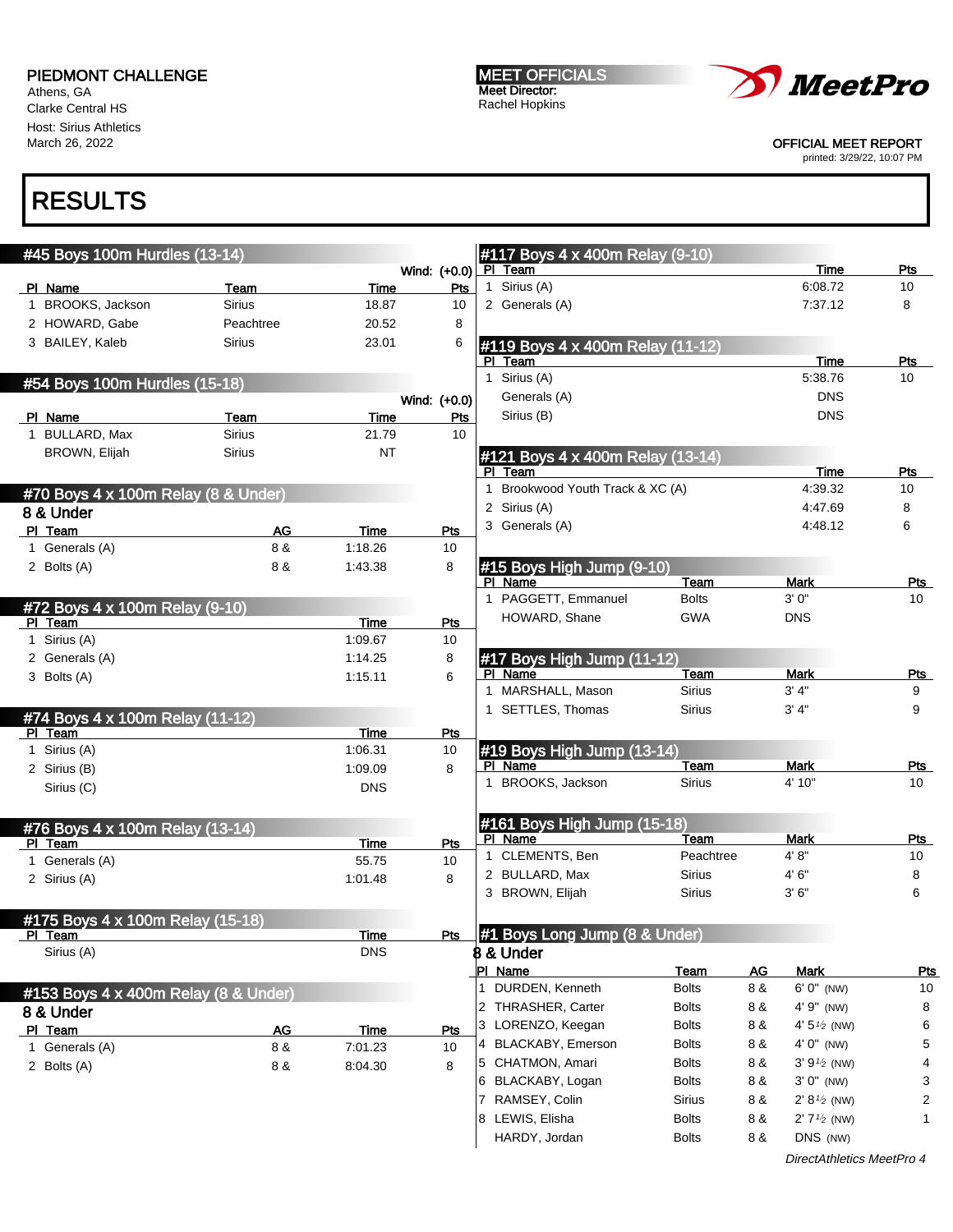Athens, GA Clarke Central HS Host: Sirius Athletics March 26, 2022

# RESULTS

| #1 Boys Long Jump (8 & Under) (cont'd) |                             |           |                                   |                |              | #123 Boys Shot Put (8 & Under) (cont'd) |               |     |                                   |      |                |
|----------------------------------------|-----------------------------|-----------|-----------------------------------|----------------|--------------|-----------------------------------------|---------------|-----|-----------------------------------|------|----------------|
| 8 & Under                              |                             |           |                                   |                |              | 8 & Under                               |               |     |                                   |      |                |
| PI Name                                | Team                        | AG        | <b>Mark</b>                       |                |              | PtPI Name                               | Team          | AG  | Mark                              |      | <u>Pts</u>     |
| LORENZO, Oliver                        | <b>Bolts</b>                | 8 &       | DNS (NW)                          |                |              | 3 LORENZO, Keegan                       | <b>Bolts</b>  | 8 & | 11'5''                            |      | 6              |
| RIVER, Max                             | <b>GWA</b>                  | 8 &       | DNS (NW)                          |                |              | 4 LORENZO, Oliver                       | <b>Bolts</b>  | 8 & | 5' 9"                             |      | 5              |
| WALLACE, Ethan                         | <b>Bolts</b>                | 8 &       | DNS (NW)                          |                |              |                                         |               |     |                                   |      |                |
|                                        |                             |           |                                   |                |              | #37 Boys Shot Put (9-10)                |               |     |                                   |      |                |
| #5 Boys Long Jump (11-12)              |                             |           |                                   |                |              | PI Name                                 | Team          |     | <b>Mark</b>                       |      | Pts            |
| PI Name                                | Team                        |           | <b>Mark</b>                       | Pts            |              | 1 THOMAS, Isaac                         | <b>Bolts</b>  |     | $21'$ 10 $\frac{1}{2}$            |      | 10             |
| 1 MORRIS, Lachlan                      | <b>Sirius</b>               |           | 12' 6" (NW)                       | 10             |              | 2 HAMILTON, Grant                       | <b>GWA</b>    |     | $15'3\frac{3}{4}$                 |      | 8              |
| 2 BOYD, Captain                        | <b>Sirius</b>               |           | 11' 10" (NW)                      | 8              |              | 3 BANKS, Gabriel                        | Generals      |     | $11' 8\frac{1}{4}$                |      | 6              |
| 3 SORROW, Cash                         | <b>GWA</b>                  |           | $11'1''$ (NW)                     | 6              |              | 4 LEWIS, Jackson                        | <b>Sirius</b> |     | 11' $5\frac{1}{2}$                |      | 5              |
| 4 RIDDLE, Ryder                        | <b>Sirius</b>               |           | 11' $0\frac{1}{2}$ (NW)           | 5              |              | 5 GOODEN, Bryce                         | <b>Bolts</b>  |     | 8' 10"                            |      | 4              |
| 5 BRYAN, Pat                           | <b>Sirius</b>               |           | 10' $9\frac{1}{2}$ (NW)           | 4              |              |                                         |               |     |                                   |      |                |
| TOBIAS, Elijah                         | <b>Bolts</b>                |           | 10' $5\frac{1}{2}$ (NW)           | 3              |              | #40 Boys Shot Put (11-12)               |               |     |                                   |      |                |
| 7 PERRY, Isiah                         | Generals                    |           | 10' 4" (NW)                       | $\overline{2}$ |              | PI Name                                 | Team          |     | <b>Mark</b>                       |      | $F(PI)$ Pts    |
| 8 CANNON, Bryce                        | Sirius                      |           | $10' 0''$ (NW)                    | $\mathbf{1}$   | 1            | <b>COMSTOCK, Ryker</b>                  | <b>Sirius</b> |     | 24' 5'' <sub>2</sub>              | 2(1) | 10             |
| 9 HINDS, David                         | Generals                    |           | 9' 10" (NW)                       |                |              | 2 SORROW, Cash                          | <b>GWA</b>    |     | 18' $2\frac{1}{2}$                | 1(1) | 8              |
| 10 COOPER, Xavier                      | Generals                    |           | $9' 8''$ (NW)                     |                |              | 3 OWENS, Joshua                         | <b>Sirius</b> |     | 15' 9 <sup>3</sup> / <sub>4</sub> | 1(2) | 6              |
| 11 DICKENS, Drew                       | <b>Sirius</b>               |           | $8' 11''$ (NW)                    |                |              | 4 SETTLES, Thomas                       | <b>Sirius</b> |     | 15'5''                            | 2(2) | 5              |
| 12 OWENS, Joshua                       | <b>Sirius</b>               |           | $6'5''$ (NW)                      |                |              | 5 DANN, Boaz                            | <b>Sirius</b> |     | $11'$ $2\frac{3}{4}$              | 1(3) | $\overline{4}$ |
| 13 LEWIS, Davis                        | <b>Sirius</b>               |           | 6' $3\frac{1}{2}$ (NW)            |                |              |                                         |               |     |                                   |      |                |
| WEKE, Evan                             | <b>GWA</b>                  |           | DNS (NW)                          |                |              | #43 Boys Shot Put (13-14)               |               |     |                                   |      |                |
|                                        |                             |           |                                   |                |              | PI Name                                 | Team          |     | <b>Mark</b>                       |      | Pts            |
| #7 Boys Long Jump (13-14)              |                             |           |                                   |                | $\mathbf{1}$ | BROOKS, James                           | <b>Sirius</b> |     | 27' 11"                           |      | 10             |
| PI Name                                | Team                        |           | <b>Mark</b>                       | Pts            |              | 2 OWENS, Josiah                         | Sirius        |     | 27' 8 <sup>3</sup> / <sub>4</sub> |      | 8              |
| 1 MALIK, Jeremiah                      | Generals                    |           | 15' 5" (NW)                       | 10             |              | 3 MADRID, Ryko                          | Generals      |     | 23' 43'                           |      | 6              |
| 2 GRANTHAM, Cole                       | <b>Sirius</b>               |           | $12' 0''$ (NW)                    | 8              |              | 4 PLOWMAN, Cavaughn                     | Generals      |     | 17' 2 <sup>3</sup> / <sub>4</sub> |      | 5              |
| 3 BRADY, Kaiden                        | Generals                    |           | 11' $6\frac{1}{2}$ (NW)           | 6              |              | PLUMMER, Nathan                         | Generals      |     | <b>DNS</b>                        |      |                |
| 4 OWENS, Josiah                        | <b>Sirius</b>               |           | 11' $0\frac{1}{2}$ (NW)           | 5              |              | ROSELLE-PLUMMER, Davin                  | Generals      |     | <b>DNS</b>                        |      |                |
| 5 BAILEY, Kaleb                        | Sirius                      |           | $11'0''$ (NW)                     | 4              |              |                                         |               |     |                                   |      |                |
| 6 JOHNSON, Julian                      | Generals                    |           | $8'5''$ (NW)                      | 3              |              | #163 Boys Shot Put (15-18)              |               |     |                                   |      |                |
| PLOWMAN, Cavaughn                      | Generals                    |           | NM (NW)                           |                |              | PI Name                                 | Team          |     | <b>Mark</b>                       |      | Pts            |
| MADRID, Ryko                           | Generals                    |           | DNS (NW)                          |                | $\mathbf{1}$ | DAVIS, Lawson                           | Unattached    |     | 22' 103/4                         |      |                |
| PLUMMER, Nathan                        | Generals                    |           | DNS (NW)                          |                |              | 2 BROWN, Elijah                         | <b>Sirius</b> |     | 17' 5'' <sub>2</sub>              |      | 10             |
| ROSELLE-PLUMMER, Davin                 | Generals                    |           | DNS (NW)                          |                |              |                                         |               |     |                                   |      |                |
|                                        |                             |           |                                   |                |              | #48 Boys Javelin (8 & Under)            |               |     |                                   |      |                |
| #155 Boys Long Jump (15-18)            |                             |           |                                   |                |              | <b>8 &amp; Under</b>                    |               |     |                                   |      |                |
| PI Name                                | <u>Team</u>                 |           | Mark                              |                |              | Pts PI Name                             | <b>Team</b>   | AG  | Mark                              |      | <b>Pts</b>     |
| 1 SAMSEL, Airon                        | Sirius                      |           | 17' 1" (NW)                       | 10             |              | 1 LEWIS, Elisha                         | <b>Bolts</b>  | 8 & | 39' 9"                            |      | 10             |
| 2 CLEMENTS, Ben                        | Peachtree                   |           | 13' $9\frac{1}{2}$ (NW)           | 8              |              | 2 KING, Maxwell                         | <b>Bolts</b>  | 8 & | 37' 0"                            |      | 8              |
| 3 BROWN, Elijah                        | Sirius                      |           | 8' 3" (NW)                        | 6              |              | 3 HARDY, Bryce                          | <b>Bolts</b>  | 8 & | 22' 6"                            |      | 6              |
|                                        |                             |           |                                   |                |              | 4 LORENZO, Keegan                       | <b>Bolts</b>  | 8 & | 21'9''                            |      | 5              |
| #123 Boys Shot Put (8 & Under)         |                             |           |                                   |                |              | 5 BLACKABY, Emerson                     | <b>Bolts</b>  | 8 & | 20' 6"                            |      | 4              |
|                                        |                             |           |                                   |                |              | 6 HARDY, Jordan                         | <b>Bolts</b>  | 8 & | 19' 1"                            |      | 3              |
| 8 & Under                              |                             |           |                                   |                |              | Pts7 CHATMON, Amari                     | <b>Bolts</b>  | 8 & | 18'3"                             |      | 2              |
| PI Name<br>1 THRASHER, Carter          | <b>Team</b><br><b>Bolts</b> | AC<br>8 & | <b>Mark</b><br>12' $8\frac{3}{4}$ |                |              | 108 BLACKABY, Logan                     | <b>Bolts</b>  | 8 & | 15'3"                             |      | 1              |
| 2 KING, Maxwell                        | <b>Bolts</b>                | 8 &       | 12' $3\frac{1}{4}$                |                |              | 89 SETTLES, Titus                       | <b>Sirius</b> | 8 & | 14'3''                            |      |                |
|                                        |                             |           |                                   |                |              |                                         |               |     |                                   |      |                |

MEET OFFICIALS Meet Director: Rachel Hopkins



OFFICIAL MEET REPORT

printed: 3/29/22, 10:07 PM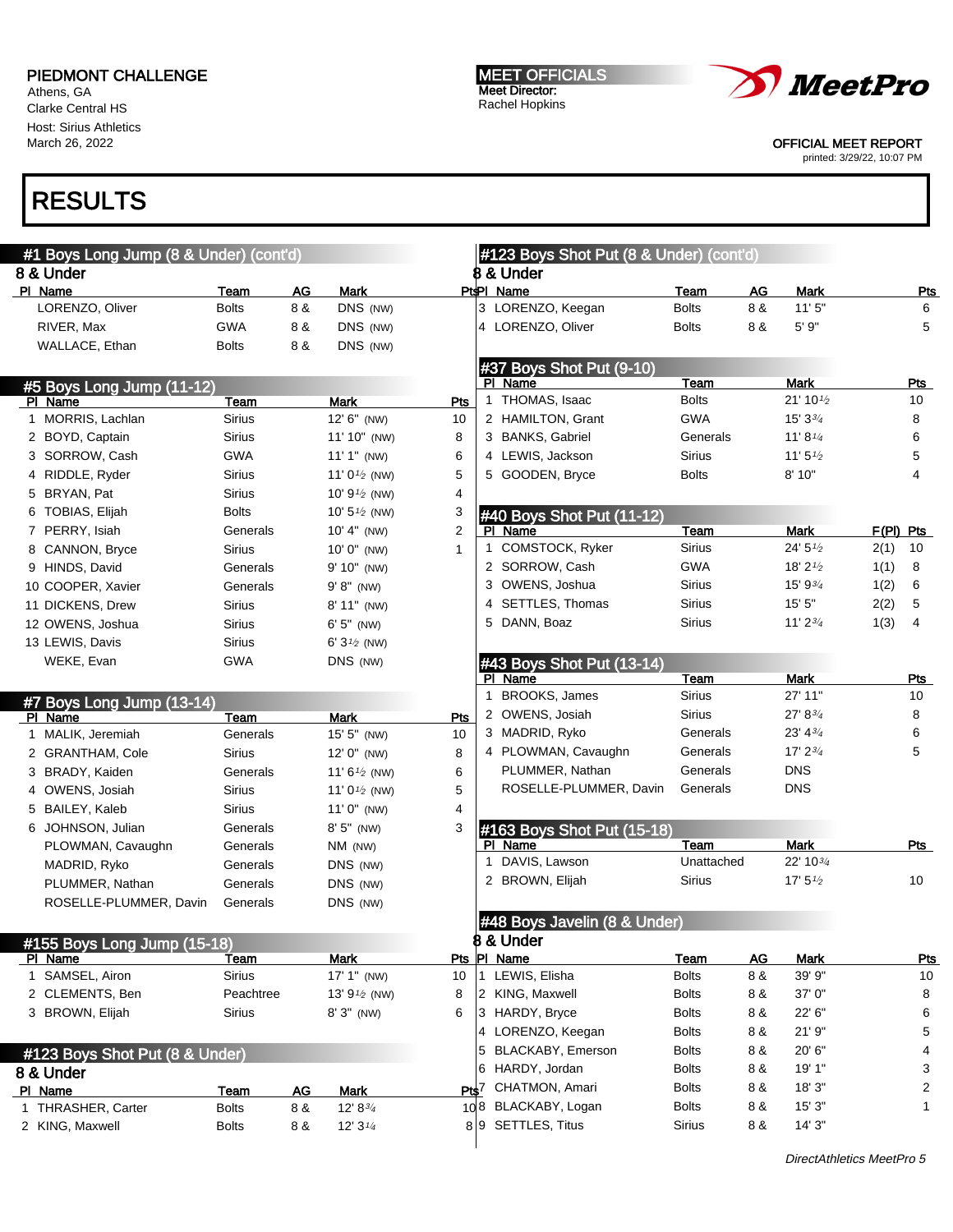Athens, GA Clarke Central HS Host: Sirius Athletics March 26, 2022

MEET OFFICIALS Meet Director: Rachel Hopkins



OFFICIAL MEET REPORT

printed: 3/29/22, 10:07 PM

| #48 Boys Javelin (8 & Under) (cont'd)   |                             |                  |                     |            | #31 Boys Standing Long Jump (8 & Under) (cont'd)               |                              |           |                          |             |
|-----------------------------------------|-----------------------------|------------------|---------------------|------------|----------------------------------------------------------------|------------------------------|-----------|--------------------------|-------------|
| 8 & Under                               |                             |                  |                     |            | 8 & Under                                                      |                              |           |                          |             |
| PI Name                                 | Team                        | AG               | <b>Mark</b>         |            | Pt <sup>i</sup> PI Name                                        | Team                         | AG        | <b>Mark</b>              | Pts         |
| 10 DURDEN, Kenneth                      | <b>Bolts</b>                | 8 &              | 13' 5"              |            | 2 WALLACE, Ethan                                               | <b>Bolts</b>                 | 8 &       |                          |             |
| RIVER, Max                              | <b>GWA</b>                  | 8 &              | <b>DNS</b>          |            | GAINES, Elijah<br>2                                            | Generals                     | 8 &       |                          |             |
|                                         |                             |                  |                     |            | 2 PHELPS, Micah                                                | Generals                     | 8 &       |                          |             |
| #56 Boys Javelin (9-10)                 |                             |                  |                     |            | 2 MOORE, Lemech                                                | Generals                     | 8 &       |                          |             |
| PI Name                                 | Team                        |                  | Mark                |            | Pts 2 SANFORD, Daniel                                          | Generals                     | 8 &       |                          |             |
| 1 LEWIS, Malachi                        | <b>Bolts</b>                |                  | 47' 9"              | 10         | 2 CRAIGWELL, Evan                                              | Generals                     | 8 &       |                          |             |
| 2 THOMAS, Isaac                         | <b>Bolts</b>                |                  | 42' 3"              | 8          | 2 LORENZO, Oliver                                              | <b>Bolts</b>                 | 8 &       |                          |             |
| 3 CARLO, Trey                           | <b>Bolts</b>                |                  | 38'8"               | 6          | 2 SETTLES, Titus                                               | Sirius                       | 8 &       |                          |             |
| 4 BRAMLETT, Shepard                     | Sirius                      |                  | 36' 4"              | 5          |                                                                |                              |           |                          |             |
| 5 HAMILTON, Grant                       | <b>GWA</b>                  |                  | 34' 9"              | 4          | #33 Boys Standing Long Jump (9-10)                             |                              |           |                          |             |
| 6 WASILESKI, Gage                       | <b>GWA</b>                  |                  | 33' 4"              | 3          | PI Name                                                        | Team                         |           | <b>Mark</b>              | Pts         |
| 7 THOELE, Paul                          | Sirius                      |                  | 31'3''              | 2          | 1 SECREST-BUGBEE, Tysheen                                      | Sirius                       |           | 6' 8'2                   | 10          |
| 8 LEWIS, Jackson                        | <b>Sirius</b>               |                  | 24' 10"             | 1          | 2 TANNER, Maddox                                               | <b>Sirius</b>                |           | 5' 5''                   | 8           |
| 9 BANKS, Gabriel                        | Generals                    |                  | 19' 5"              |            | 3 SWIFT, Jay                                                   | <b>Bolts</b>                 |           | 4' 7"                    | 6           |
| HOWARD, Shane                           | <b>GWA</b>                  |                  | <b>DNS</b>          |            | LEWIS, Jackson                                                 | Sirius                       |           | NM                       |             |
| SETTLES, Timothy                        | Sirius                      |                  | <b>DNS</b>          |            | SETTLES, Timothy                                               | Sirius                       |           | <b>DNS</b>               |             |
|                                         |                             |                  |                     |            |                                                                |                              |           |                          |             |
|                                         |                             |                  |                     |            |                                                                |                              |           |                          |             |
| #58 Boys Javelin (11-12)<br>PI Name     | Team                        |                  | Mark                | <b>Pts</b> | #23 Boys Standing Long Jump (11-12)<br>PI Name                 | Team                         |           | <b>Mark</b>              | Pts         |
| 1 CANNON, Bryce                         | Sirius                      |                  | 88' 4"              | 10         | 1 MARSHALL, Mason                                              | <b>Sirius</b>                |           | 5' 9"                    | 10          |
| 2 MORRIS, Lachlan                       | <b>Sirius</b>               |                  | 47' 6"              | 8          | DICKENS, Drew                                                  | Sirius                       |           | <b>DNS</b>               |             |
| 3 BRYAN, Petch                          | <b>Sirius</b>               |                  | 41'5"               | 6          | MEYER, Henning                                                 | Sirius                       |           | <b>DNS</b>               |             |
| 4 SORROW, Cash                          | <b>GWA</b>                  |                  | 41'0"               | 5          |                                                                |                              |           |                          |             |
| 5 OWENS, Joshua                         | <b>Sirius</b>               |                  | 39' 11"             | 4          | #24 Boys Standing Long Jump (13-14)                            |                              |           |                          |             |
| 6 TOBIAS, Elijah                        | <b>Bolts</b>                |                  | 38' 4"              | 3          | PI Name                                                        | Team                         |           | <b>Mark</b>              | Pts         |
| 7 COMSTOCK, Ryker                       | Sirius                      |                  | 35'7''              | 1.5        | BAILEY, Kaleb                                                  | <b>Sirius</b>                |           | <b>DNS</b>               |             |
| 7 SETTLES, Thomas                       | Sirius                      |                  | 35'7''              | 1.5        |                                                                |                              |           |                          |             |
| 9 LEWIS, Davis                          | <b>Sirius</b>               |                  | 30' 0"              |            | #93 Girls 100 Meters (8 & Under)                               |                              |           |                          |             |
| WEKE, Evan                              | <b>GWA</b>                  |                  | ΝM                  |            | <b>B &amp; Under</b>                                           |                              |           |                          |             |
|                                         |                             |                  |                     |            | <b>PI Name</b>                                                 | Team                         | <b>AG</b> | Time                     | $H(PI)$ Pts |
|                                         |                             |                  |                     |            | RUSSELL, Harper                                                | Generals                     | 8 &       | 18.96 (NW)               | 2(1)<br>10  |
| #60 Boys Javelin (13-14)<br>PI Name     | Team                        |                  | Mark                |            | Pts 2 WILSON, Lailia                                           | <b>Bolts</b>                 | 8 &       | 19.85 (NW)               | 3(1)<br>8   |
| 1 BROOKS, James                         | Sirius                      |                  | 62' 1"              | 10         | 3 DUNNIGAN, Hilary                                             | Sirius                       | 8 &       | 20.25 (NW)               | 1(1)<br>6   |
| PLUMMER, Nathan                         | Generals                    |                  | <b>DNS</b>          |            | 4 LEWIS, Lauryn                                                | <b>Bolts</b>                 | 8 &       | 20.44 (NW)               | 5<br>2(2)   |
| ROSELLE-PLUMMER, Davin                  | Generals                    |                  | <b>DNS</b>          |            | MCNAIR, Kailyn<br>5                                            | <b>Bolts</b>                 | 8 &       | 21.83 (NW)               | 2(3)<br>4   |
|                                         |                             |                  |                     |            | 6 CARPIO, Alexandra                                            | <b>Bolts</b>                 | 8 &       | 22.37 (NW)               |             |
|                                         |                             |                  |                     |            | HAMMOND, Khloe                                                 | Generals                     | 8 &       | 23.21 (NW)               | 1(2)<br>3   |
| #31 Boys Standing Long Jump (8 & Under) |                             |                  |                     |            | HOWARD, Ari                                                    |                              |           |                          | 1(3)<br>2   |
| 8 & Under                               |                             |                  |                     |            | 8                                                              | Generals                     | 8 &       | 24.27 (NW)               | 1(4)<br>1   |
| PI Name<br>1 CHATMON, Amari             | <b>Team</b><br><b>Bolts</b> | <u>AG</u><br>8 & | <b>Mark</b><br>4'5" |            | WASHINGTON, Olivia<br>Pts <sup>9</sup><br>10 BAPTISTE, Madison | <b>Bolts</b><br><b>Bolts</b> | 8 &       | 27.27 (NW)<br>27.53 (NW) | 2(4)        |
| 2 CARTER, Garrett                       |                             |                  |                     |            |                                                                |                              | 8 &       |                          | 2(5)        |
|                                         | Generals                    | 8 &              |                     |            | 11 THRAIKILL, Madison                                          | <b>Bolts</b>                 | 8 &       | 27.64 (NW)               | 2(6)        |
| 2 MOORE, Kameron                        | Generals                    | 8 &              |                     |            | BROWNELL, Alayna                                               | Generals                     | 8 &       | DNS (NW)                 | 1           |
| 2 ISIKA, Isaac                          | Generals                    | 8 &              |                     |            | GOODEN, Nabi                                                   | <b>Bolts</b>                 | 8 &       | DNS (NW)                 | 1           |
| 2 HOWARD, Ethan                         | Generals                    | 8 &              |                     |            | LESTER, Paris                                                  | <b>Bolts</b>                 | 8 &       | DNS (NW)                 | 1           |
| 2 WILLIAMS, Cairo                       | Generals                    | 8 &              |                     |            | FIELDS, Ashley                                                 | <b>GWA</b>                   | 8 &       | DNS (NW)                 | 1           |
|                                         |                             |                  |                     |            |                                                                |                              |           |                          |             |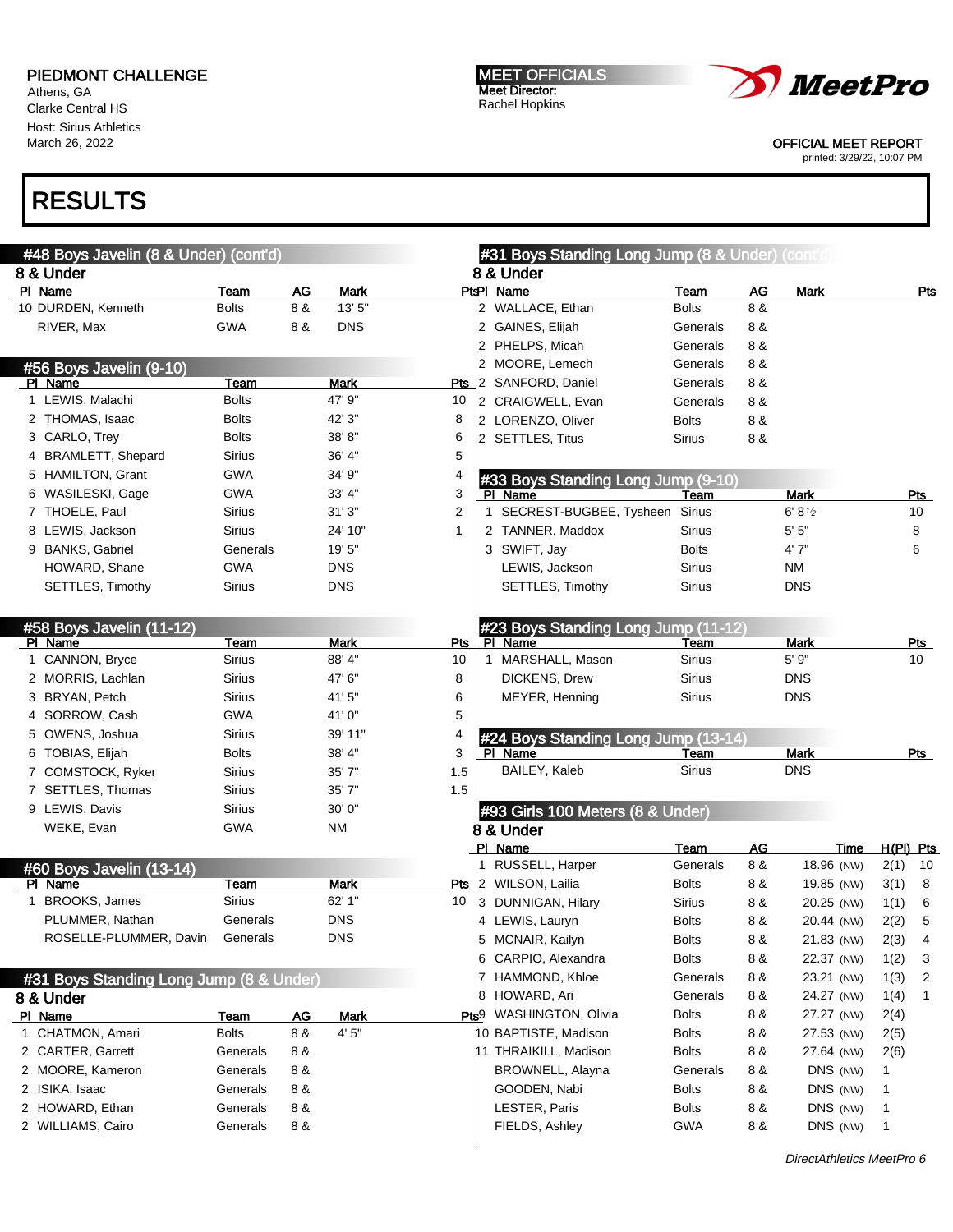Athens, GA Clarke Central HS Host: Sirius Athletics March 26, 2022

#### MEET OFFICIALS Meet Director: Rachel Hopkins



#### OFFICIAL MEET REPORT

printed: 3/29/22, 10:07 PM

| #93 Girls 100 Meters (8 & Under) (cont'd) |                |           |               |                |                  |   | #100 Girls 100 Meters (13-14) (cont'd) |                              |     |                           |              |                  |
|-------------------------------------------|----------------|-----------|---------------|----------------|------------------|---|----------------------------------------|------------------------------|-----|---------------------------|--------------|------------------|
| 8 & Under                                 |                |           |               |                |                  |   |                                        |                              |     |                           | Wind: (+0.0) |                  |
| PI Name                                   | Team           | <b>AG</b> | Time          |                |                  |   | H(PI) Pts 5 PHILIPS, Jayda             | Generals                     |     | 17.37                     |              | 4                |
| NOLL, Ellington                           | <b>GWA</b>     | 8 &       | DNS (NW)      | 2              |                  |   | WHITESIDE, Kendall                     | Generals                     |     | <b>DNS</b>                |              |                  |
| RUSSELL, Hayden                           | Generals       | 8 &       | DNS (NW)      | $\overline{2}$ |                  |   |                                        |                              |     |                           |              |                  |
|                                           |                |           |               |                |                  |   | #173 Girls 100 Meters (15-18)          |                              |     |                           | Wind: (+0.0) |                  |
| #95 Girls 100 Meters (9-10)<br>PI Name    | Team           |           | Time          | $H(PI)$ Pts    |                  |   | PI Name                                | Team                         |     | Time                      |              | <u>Pts</u>       |
| 1 SAWYER, Ella                            | <b>Bolts</b>   |           | 16.16 (NW)    | 2(1)           | 10               |   | 1 WILLIAMS, Elaina                     | Generals                     |     | 15.79                     |              | 10               |
| 2 BAUTISTA, Mariella                      | Generals       |           | 16.75 (NW)    | 2(2)           | 8                |   | 2 HINDS, Aaliyah                       | Generals                     |     | 19.23                     |              | 8                |
| 3 WALKER, Madison                         | <b>Bolts</b>   |           | 16.77 (NW)    | 3(1)           | 6                |   |                                        |                              |     |                           |              |                  |
| 4 KNIGHT, Mikiah                          | <b>Bolts</b>   |           | 16.87 (NW)    | 2(3)           | 5                |   | #110 Girls 200 Meters (8 & Under)      |                              |     |                           |              |                  |
| 5 HEAD, Jessica                           | <b>Bolts</b>   |           | 17.28 (NW)    | 2(4)           | 4                |   | 8 & Under                              |                              |     |                           |              |                  |
| 6 HILL, Karly                             | <b>Bolts</b>   |           | 17.33 (NW)    | 2(5)           | 3                |   |                                        |                              |     |                           |              | Wind: (+0.0)     |
| 7 WILSON, Parker                          | <b>GWA</b>     |           | 17.76 (NW)    | 3(2)           | 2                |   | PI Name                                | Team                         | AG  | Time                      |              | <b>Pts</b>       |
| 8 WATKINS, Ryan                           | <b>Sirius</b>  |           | 18.02 (NW)    | 3(3)           | $\mathbf{1}$     |   | 1 RUSSELL, Harper                      | Generals                     | 8 & | 43.72                     |              | 10               |
| 9 WILLIAMS, Alicia                        | Generals       |           | 18.19 (NW)    | 3(4)           |                  |   | 2 DUNNIGAN, Hilary                     | <b>Sirius</b>                | 8 & | 45.63                     |              | 8                |
| 10 FERRELL, Chance                        | <b>Bolts</b>   |           | 18.23 (NW)    | 1(1)           |                  |   | 3 MCNAIR, Kailyn                       | <b>Bolts</b>                 | 8 & | 48.88                     |              | 6                |
| 11 WILLIAMSON, Raygan                     | <b>Bolts</b>   |           | 18.54 (NW)    | 3(5)           |                  |   | 4 LESTER, Paris                        | <b>Bolts</b>                 | 8 & | 52.04                     |              | 5                |
| 12 DEDUFOUR, Emerson                      | <b>Sirius</b>  |           | 19.11 (NW)    | 3(6)           |                  |   | 5 HAMMOND, Khloe                       | Generals                     | 8 & | 52.79                     |              | 4                |
| 13 FORTUNE, Olivia                        | <b>Bolts</b>   |           | 19.18 (NW)    | 1(2)           |                  |   | 6 WASHINGTON, Olivia                   | <b>Bolts</b>                 | 8 & | 1:01.27                   |              | 3                |
| 14 PECK, Bailey                           | <b>Bolts</b>   |           | 20.01 (NW)    | 2(6)           |                  |   | RUSSELL, Hayden                        | Generals                     | 8 & | <b>DNS</b>                |              |                  |
| 15 GOINS, Milo                            | <b>Bolts</b>   |           | 20.15 (NW)    | 1(3)           |                  |   | CARPIO, Alexandra                      | <b>Bolts</b>                 | 8 & | <b>NT</b>                 |              |                  |
| 16 BIEN-AIME, Sydney                      | <b>Bolts</b>   |           | 21.71 (NW)    | 1(4)           |                  |   |                                        |                              |     |                           |              |                  |
| 17 FORD, Kei'Asia                         | Generals       |           | 22.06 (NW)    | 1(5)           |                  |   | #112 Girls 200 Meters (9-10)           |                              |     |                           |              |                  |
| 18 BRADLEY, Kennedy                       | Generals       |           | 23.18 (NW)    | 1(6)           |                  |   | PI Name                                | Team                         |     | Time                      | $H(PI)$ Pts  |                  |
| 19 SMITH, Janiya                          | Generals       |           | 23.60 (NW)    | 2(7)           |                  | 1 | KNIGHT, Mikiah                         | <b>Bolts</b>                 |     | 37.08 (NW)                | 1(1)         | 10               |
| OWENS, Lucy                               | <b>Sirius</b>  |           | DNS (NW)      | 1              |                  |   | 2 WALDON, Qalese                       | <b>Bolts</b>                 |     | 37.72 (NW)                | 2(1)         | 8                |
|                                           |                |           |               |                |                  | 3 | SAWYER, Ella                           | <b>Bolts</b>                 |     | 38.78 (NW)                | 2(2)         | 6                |
| #97 Girls 100 Meters (11-12)              |                |           |               |                |                  |   | 4 HILL, Karly                          | <b>Bolts</b>                 |     | 39.11 (NW)                | 1(2)         | 5                |
|                                           |                |           |               | Wind: (+0.0)   |                  |   | 5 WATKINS, Ryan                        | <b>Sirius</b>                |     | 39.33 (NW)                | 2(3)         | 4                |
| PI Name                                   | Team           |           | Time          |                | <u>Pts</u>       |   | 6 HEAD, Jessica                        | <b>Bolts</b>                 |     | 41.89 (NW)                | 1(3)         | 3                |
| 1 ADAMS, Dyllan                           | Sirius         |           | 14.54         |                | 10               |   | 7 CAPP, Hannah                         | <b>Bolts</b>                 |     | 43.66 (NW)                | 1(4)         | 2                |
| 2 WILSON, Patricia                        | <b>Sirius</b>  |           | 15.58         |                | 8                |   | 8 WILLIAMSON, Raygan                   | <b>Bolts</b>                 |     | 45.30 (NW)                | 2(4)         | 1                |
| 3 JONES, Skyler                           | Generals       |           | 16.04         |                | 5.5              |   | 9 BRADLEY, Kennedy                     | Generals                     |     | 47.08 (NW)                | 1(5)         |                  |
| 3 THOMPSON, Chelsea                       | <b>Bolts</b>   |           | 16.04         |                | 5.5              |   | 10 PECK, Bailey                        | <b>Bolts</b>                 |     | 47.60 (NW)                | 2(5)         |                  |
| 5 BRADY, Amelia                           | GWA            |           | 17.72         |                | 4                |   | 11 BIEN-AIME, Sydney                   | <b>Bolts</b>                 |     | 48.05 (NW)                | 2(6)         |                  |
| 6 FERRELL-MIXON, Madeleine                | <b>GWA</b>     |           | 20.39         |                | 3                |   | 12 FORD, Kei'Asia                      | Generals                     |     | 48.83 (NW)                | 1(6)         |                  |
| SETTLES, Mycah                            | Sirius         |           | <b>DNS</b>    |                |                  |   | 13 GOINS, Milo                         | <b>Bolts</b>                 |     | 53.88 (NW)                | 1(7)         |                  |
| NOLAND, Mary Abbott                       | <b>Sirius</b>  |           | <b>DNS</b>    |                |                  |   | 14 FERRELL, Chance                     | <b>Bolts</b>                 |     | 55.72 (NW)                | 1(8)         |                  |
|                                           |                |           |               |                |                  |   | 15 SMITH, Janiya                       | Generals                     |     | 56.42 (NW)                | 2(7)         |                  |
| #100 Girls 100 Meters (13-14)             |                |           |               |                |                  |   | 16 WASHINGTON, Elizabeth               | <b>Bolts</b>                 |     | 1:01.38                   | 2(8)         |                  |
|                                           |                |           |               | Wind: (+0.0)   |                  |   |                                        |                              |     |                           |              |                  |
| PI Name<br>1 STEWART, Bess                | Team<br>Sirius |           | Time<br>14.87 |                | <u>Pts</u><br>10 |   | #114 Girls 200 Meters (11-12)          |                              |     |                           |              |                  |
| 2 DANN, Minnie                            | <b>Sirius</b>  |           | 15.53         |                | 8                |   |                                        |                              |     |                           | Wind: (+0.0) |                  |
| 3 PRESTON, Eileen                         | <b>Sirius</b>  |           | 15.71         |                | 6                |   | PI Name<br>1 ADAMS, Dyllan             | <b>Team</b><br><b>Sirius</b> |     | <b>Time</b><br>30.92      |              | <u>Pts</u><br>10 |
| 4 MILLER, Bella                           | <b>Sirius</b>  |           | 16.56         |                | 5                |   | 2 WILSON, Patricia                     | <b>Sirius</b>                |     | 32.03                     |              | 8                |
|                                           |                |           |               |                |                  |   |                                        |                              |     |                           |              |                  |
|                                           |                |           |               |                |                  |   |                                        |                              |     | DirectAthletics MeetPro 7 |              |                  |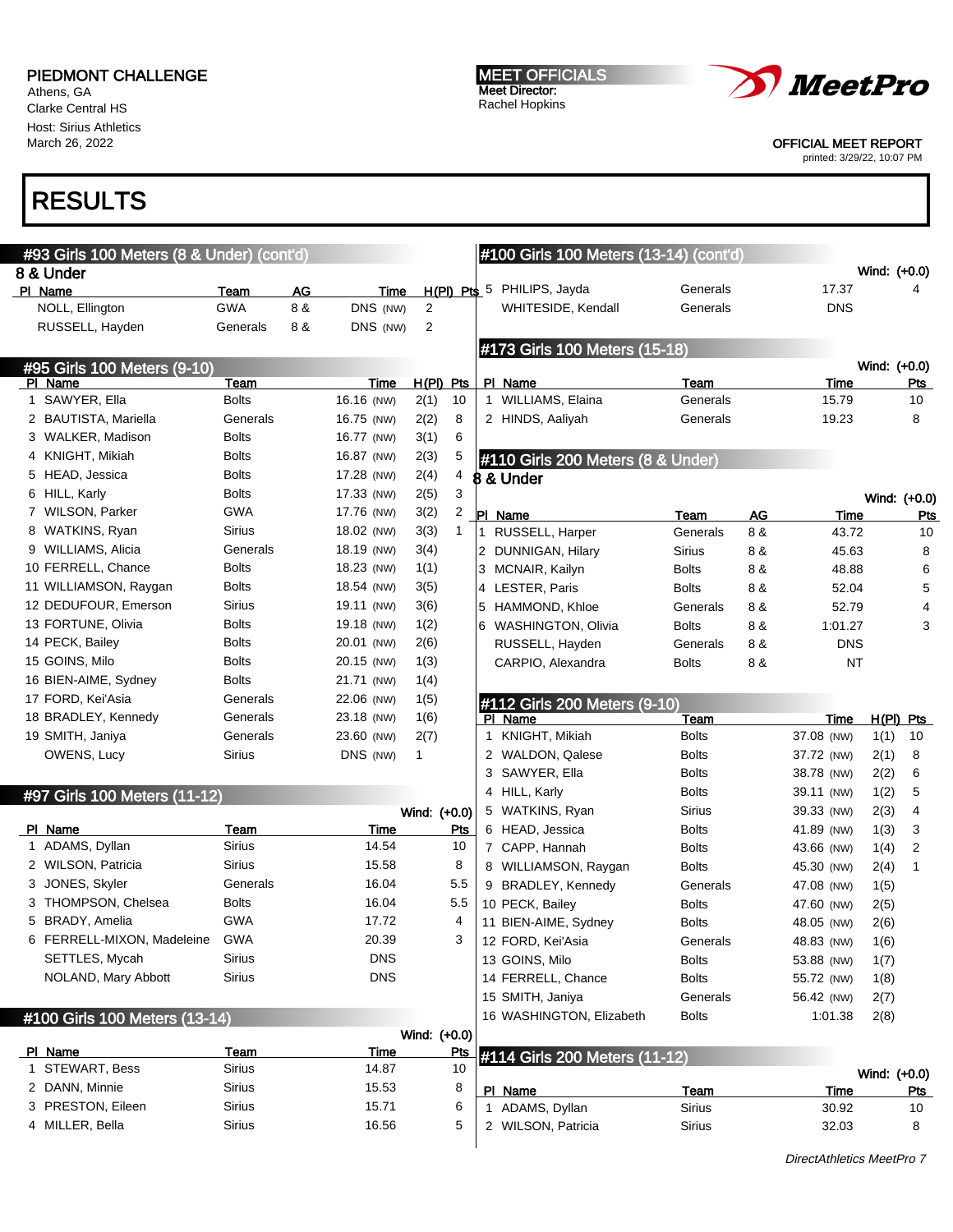Athens, GA Clarke Central HS Host: Sirius Athletics March 26, 2022

# RESULTS

|         | #114 Girls 200 Meters (11-12) (cont'd)     |                              |                        |                    |              |                |   | #87 Girls 400 Meters (9-10) (cont'd)            |               |                        |             |                |                         |
|---------|--------------------------------------------|------------------------------|------------------------|--------------------|--------------|----------------|---|-------------------------------------------------|---------------|------------------------|-------------|----------------|-------------------------|
|         |                                            |                              |                        |                    |              | Wind: (+0.0)   |   | PI Name                                         | Team          |                        | Time        | $H(PI)$ Pts    |                         |
|         | 3 ATABANSI, Skylar                         | <b>Bolts</b>                 |                        | 34.04              |              | 6              |   | BRADLEY, Kennedy                                | Generals      |                        | <b>DNS</b>  | 1              |                         |
|         | 4 JONES, Skyler                            | Generals                     |                        | 34.44              |              | 5              |   |                                                 |               |                        |             |                |                         |
|         | THOMPSON, Chelsea                          | <b>Bolts</b>                 |                        | <b>DNS</b>         |              |                |   | #89 Girls 400 Meters (11-12)                    |               |                        |             |                |                         |
|         | NOLAND, Mary Abbott                        | Sirius                       |                        | <b>DNS</b>         |              |                |   | PI Name                                         | Team          |                        | <b>Time</b> |                | <b>Pts</b>              |
|         | MCCLAIN, Maddie                            | GWA                          |                        | <b>DNS</b>         |              |                |   | 1 ARNOLD, Madison                               |               | Brookwood Youth        | 1:15.60     |                | 10                      |
|         | MCCLAIN, Summer                            | GWA                          |                        | <b>DNS</b>         |              |                |   | 2 KINSLER, Margot                               | Sirius        |                        | 1:17.27     |                | 8                       |
|         |                                            |                              |                        |                    |              |                |   | 3 JONES, Skyler                                 | Generals      |                        | 1:21.72     |                | 6                       |
|         | #152 Girls 200 Meters (13-14)              |                              |                        |                    |              |                |   | 4 THOMPSON, Chelsea                             | <b>Bolts</b>  |                        | 1:26.46     |                | 5                       |
|         |                                            |                              |                        |                    |              | Wind: (+0.0)   |   | 5 THACH, Anna                                   |               | <b>Brookwood Youth</b> | 1:28.23     |                | 4                       |
|         | PI Name                                    | Team                         |                        | Time               |              | <b>Pts</b>     |   | MCCLAIN, Maddie                                 | <b>GWA</b>    |                        | <b>DNS</b>  |                |                         |
|         | 1 STEWART, Bess                            | Sirius                       |                        | 31.49              |              | 10             |   | MCCLAIN, Summer                                 | <b>GWA</b>    |                        | <b>DNS</b>  |                |                         |
|         | 2 DANN, Minnie                             | Sirius                       |                        | 33.59              |              | 8              |   | ATABANSI, Skylar                                | <b>Bolts</b>  |                        | <b>DNS</b>  |                |                         |
|         | 3 TILLMAN, Emma                            |                              | <b>Brookwood Youth</b> | 35.64              |              | 6              |   |                                                 |               |                        |             |                |                         |
|         | 4 MILLER, Bella                            | Sirius                       |                        | 35.75              |              | 5              |   | #91 Girls 400 Meters (13-14)                    |               |                        |             |                |                         |
|         | 5 PHILIPS, Jayda                           | Generals                     |                        | 37.50              |              | $\overline{4}$ |   | PI Name                                         | Team          |                        | Time        | $H(PI)$ Pts    |                         |
|         | PRESTON, Eileen                            | Sirius                       |                        | <b>DNS</b>         |              |                |   | 1 COAKER, Maddie                                |               | <b>Brookwood Youth</b> | 1:11.76     | 1(1)           | 10                      |
|         |                                            |                              |                        |                    |              |                |   | 2 TILLMAN, Abby                                 |               | <b>Brookwood Youth</b> | 1:19.09     | 2(1)           | 8                       |
|         | #99 Girls 200 Meters (15-18)               |                              |                        |                    |              |                |   | 3 ABERCROMBIE, Brooklyn                         |               | <b>Brookwood Youth</b> | 1:19.32     | 1(2)           | 6                       |
|         |                                            |                              |                        |                    | Wind: (+0.0) |                |   | 4 DANN, Minnie                                  | Sirius        |                        | 1:19.79     | 1(3)           | 5                       |
|         | PI Name                                    | Team                         |                        | Time               |              | Pts            |   | 5 MILLER, Bella                                 | Sirius        |                        | 1:20.06     | 1(4)           | 4                       |
|         | 1 WILLIAMS, Elaina                         | Generals                     |                        | 34.28              |              | 10             |   | 6 HART, Lucy                                    | Sirius        |                        | 1:23.65     | 1(5)           | 3                       |
|         |                                            |                              |                        |                    |              |                |   | 7 TILLMAN, Emma                                 |               | <b>Brookwood Youth</b> | 1:25.39     | 2(2)           | 2                       |
|         | #85 Girls 400 Meters (8 & Under)           |                              |                        |                    |              |                |   | PHILIPS, Jayda                                  | Generals      |                        | <b>DNS</b>  | $\mathbf{1}$   |                         |
|         | 8 & Under                                  |                              |                        |                    |              |                |   | WHITESIDE, Kendall                              | Generals      |                        | <b>NT</b>   | $\overline{2}$ |                         |
| PI Name |                                            | <b>Team</b>                  | <b>AG</b>              | Time               |              | <b>Pts</b>     |   |                                                 |               |                        |             |                |                         |
|         | 1 WILSON, Lailia                           | <b>Bolts</b>                 | 8 &                    | 1:46.57            |              |                |   | 10 #102 Girls 800 Meters (8 & Under)            |               |                        |             |                |                         |
|         | 2 MCNAIR, Kailyn                           | <b>Bolts</b>                 | 8 &                    | 1:51.20            |              |                |   | 88 & Under                                      |               |                        |             |                |                         |
|         | 3 GIBBS, Gracyn                            | Sirius                       | 8 &                    | 1:51.60            |              |                |   | 6PI Name                                        | Team          | AG                     | Time        |                | <u>Pts</u>              |
|         | 4 WASHINGTON, Olivia                       | Bolts                        | 8 &                    | 2:23.95            |              | 5 <sup>1</sup> |   | GIBBS, Gracyn                                   | Sirius        | 8 &                    | 4:11.90     |                | 10                      |
|         | 5 THRAIKILL, Madison                       | Bolts                        | 8 &                    | 3:28.96            |              |                |   | 4 2 GOODEN, Nabi                                | <b>Bolts</b>  | 8 &                    | 5:38.79     |                | 8                       |
|         |                                            |                              |                        |                    |              |                |   | WILSON, Lailia                                  | <b>Bolts</b>  | 8 &                    | <b>DNS</b>  |                |                         |
|         | #87 Girls 400 Meters (9-10)                |                              |                        |                    |              |                |   |                                                 |               |                        |             |                |                         |
|         | PI Name                                    | Team                         |                        | Time               |              | $H(PI)$ Pts    |   | #104 Girls 800 Meters (9-10)                    |               |                        |             |                |                         |
|         | 1 DAVID, Aubrey                            | Sirius                       |                        | 1:21.58            | 1(1)         | 10             |   | PI Name                                         | Team          |                        | Time        |                | Pts                     |
|         |                                            |                              |                        |                    |              |                | 1 | DAVID, Aubrey                                   | <b>Sirius</b> |                        | 3:12.26     |                | 10                      |
|         | 2 KNIGHT, Mikiah                           | <b>Bolts</b>                 |                        | 1:26.21            | 2(1)         | 8              |   |                                                 |               |                        |             |                | 8                       |
| 3       | WALKER, Madison                            | <b>Bolts</b>                 |                        | 1:29.21            |              | 6              |   | 2 CAMPBELL, Kyah                                | Sirius        |                        | 3:45.14     |                | 6                       |
|         | 4 WILLIAMS, Alicia                         | Generals                     |                        | 1:29.49            | 2(2)         | 5              |   | 3 DANN, Evelyn                                  | Sirius        |                        | 3:51.76     |                |                         |
|         | 5 WALDON, Qalese                           |                              |                        |                    | 2(3)         | 4              |   | 4 WALKER, Madison                               | <b>Bolts</b>  |                        | 4:01.36     |                | 5                       |
|         | 6 HEAD, Jessica                            | <b>Bolts</b><br><b>Bolts</b> |                        | 1:30.26            | 2(4)         | 3              |   | 5 FORTUNE, Olivia                               | <b>Bolts</b>  |                        | 4:07.13     |                | 4                       |
|         |                                            | Sirius                       |                        | 1:32.30            | 1(2)         | 2              |   | 6 GREENICH, Anniston                            | <b>Bolts</b>  |                        | 4:09.32     |                | 3                       |
|         | 7 OWENS, Lucy<br>8 GREENICH, Anniston      | <b>Bolts</b>                 |                        | 1:34.96            | 1(3)         | 1              |   | 7 CARPIO, Victoria                              | Bolts         |                        | 4:38.73     |                | $\overline{\mathbf{c}}$ |
|         |                                            | Sirius                       |                        | 1:40.76            | 1(4)         |                |   |                                                 |               |                        |             |                |                         |
|         | 9 DANN, Evelyn<br>10 BAUTISTA, Mariella    | Generals                     |                        | 1:41.55            | 1(5)         |                |   |                                                 |               |                        |             |                |                         |
|         | 11 WASHINGTON, Elizabeth                   | Bolts                        |                        | 1:41.95            | 1(6)         |                |   | #106 Girls 800 Meters (11-12)<br><u>PI Name</u> | Team          |                        | <b>Time</b> |                | <u>Pts</u>              |
|         |                                            |                              |                        | 1:43.24            | 2(5)         |                | 1 | ARNOLD, Madison                                 |               | Brookwood Youth        | 3:02.98     |                | 10                      |
|         | 12 CARPIO, Victoria<br>13 WOOLEN, Makenzie | <b>Bolts</b><br>GWA          |                        | 1:49.37<br>1:55.95 | 1(7)<br>2(6) |                |   | 2 CAMPBELL, Zoe                                 | Sirius        |                        | 3:06.87     |                | 8                       |

```
MEET OFFICIALS
Meet Director:
Rachel Hopkins
```


OFFICIAL MEET REPORT

printed: 3/29/22, 10:07 PM

DirectAthletics MeetPro 8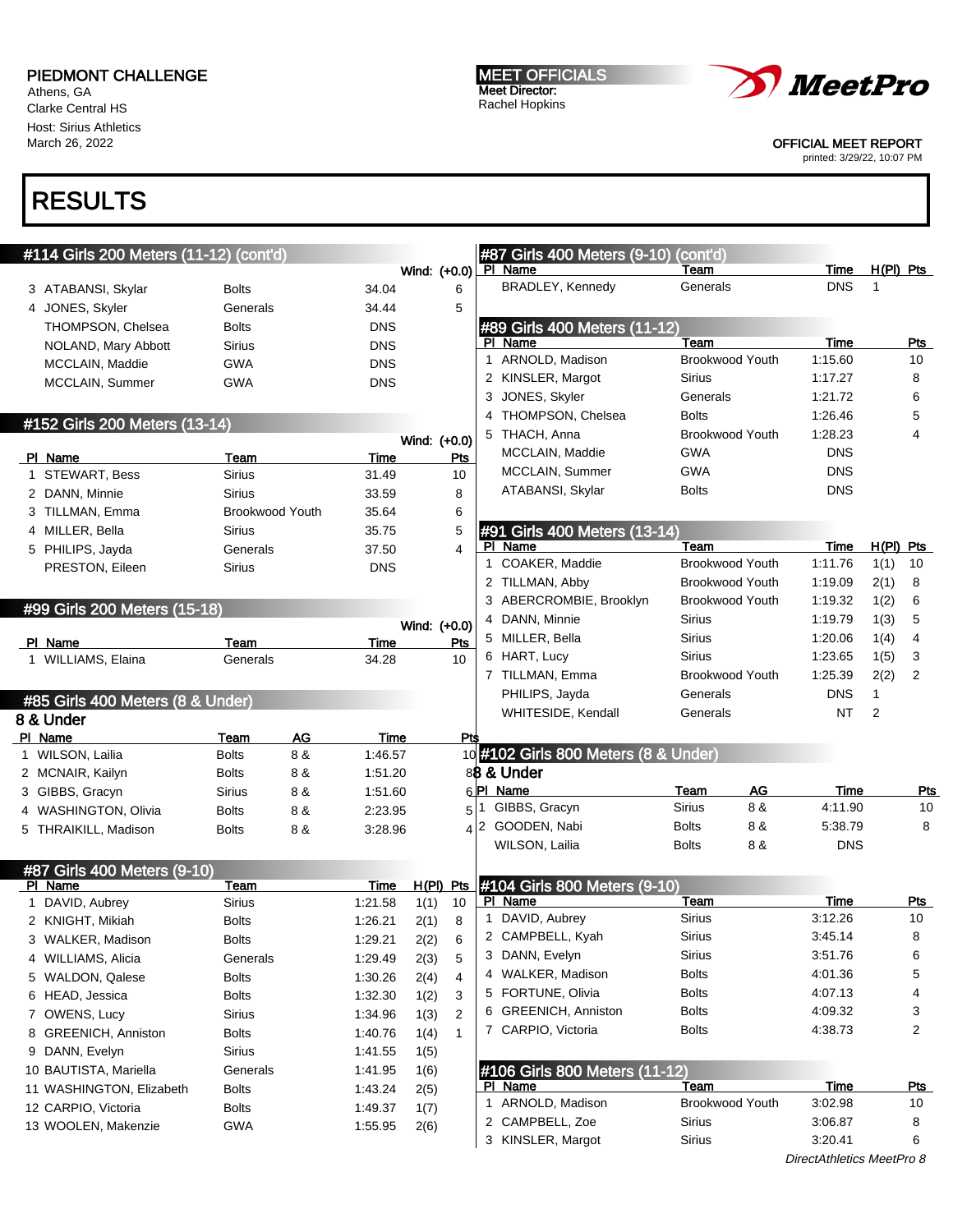Athens, GA Clarke Central HS Host: Sirius Athletics March 26, 2022

MEET OFFICIALS Meet Director: Rachel Hopkins



#### OFFICIAL MEET REPORT

printed: 3/29/22, 10:07 PM

| #106 Girls 800 Meters (11-12) (cont'd)    |               |                        |             |              |     | #52 80 Meter Hurdles (11-12)             |               |             |              |
|-------------------------------------------|---------------|------------------------|-------------|--------------|-----|------------------------------------------|---------------|-------------|--------------|
| PI Name                                   | Team          |                        | Time        | Pts          |     |                                          |               |             | Wind: (+0.0) |
| 4 BROWN, Ariana                           | <b>Sirius</b> |                        | 3:47.06     | 5            |     | PI Name                                  | Team          | Time        | Pts          |
| 5 HALL, Kate                              | <b>Sirius</b> |                        | 3:50.66     | 4            |     | 1 CAMPBELL, Zoe                          | <b>Sirius</b> | 17.52       | 10           |
| THACH, Anna                               |               | <b>Brookwood Youth</b> | <b>DNS</b>  |              |     | 2 FERRELL-MIXON, Madeleine               | <b>GWA</b>    | 23.94       | 8            |
|                                           |               |                        |             |              |     | MCCLAIN, Maddie                          | <b>GWA</b>    | <b>DNS</b>  |              |
| #108 Girls 800 Meters (13-14)             |               |                        |             |              |     |                                          |               |             |              |
| PI Name                                   | Team          |                        | Time        | <u>Pts</u>   |     | #53 Girls 100m Hurdles (13-14)           |               |             |              |
| 1 TILLMAN, Abby                           |               | <b>Brookwood Youth</b> | 3:14.95     | 10           |     |                                          |               |             | Wind: (+0.0) |
| 2 ABERCROMBIE, Brooklyn                   |               | <b>Brookwood Youth</b> | 3:30.41     | 8            |     | PI Name                                  | <b>Team</b>   | <b>Time</b> | Pts          |
| 3 TILLMAN, Emma                           |               | <b>Brookwood Youth</b> | 3:30.82     | 6            |     | 1 PRESTON, Eileen                        | <b>Sirius</b> | 20.28       | 10           |
| COAKER, Maddie                            |               | <b>Brookwood Youth</b> | <b>DNS</b>  |              |     | 2 HART, Lucy                             | <b>Sirius</b> | 21.29       | 8            |
| #79 Girls 1600 Meters (9-10)              |               |                        |             |              |     | #71 Girls 4 x 100m Relay (8 & Under)     |               |             |              |
| PI Name                                   | Team          |                        | Time        | <b>Pts</b>   |     | 8 & Under                                |               |             |              |
| 1 WILSON, Parker                          | <b>GWA</b>    |                        | 7:21.08     | 10           |     | PI Team                                  | AG            | Time        | Pts          |
| 2 MCLEOD, Emma                            |               | <b>Brookwood Youth</b> | 7:27.38     | 8            |     | 1 Generals (A)                           | 8 &           | 1:33.80     | 10           |
| <b>BRADLEY, Kennedy</b>                   | Generals      |                        | <b>DNS</b>  |              |     | 2 Sirius (A)                             | 8 &           | 1:34.60     | 8            |
|                                           |               |                        |             |              |     | 3 Bolts (A)                              | 8 &           | 1:35.01     | 6            |
| #81 Girls 1600 Meters (11-12)             |               |                        |             |              |     |                                          |               |             |              |
| PI Name                                   | Team          |                        | Time        | Pts          |     | #73 Girls 4 x 100m Relay (9-10)          |               |             |              |
| 1 SENA, Nadira                            |               | Brookwood Youth        | 7:15.18     | 10           |     | PI Team                                  |               | Time        | Pts          |
| 2 HALL, Kate                              | Sirius        |                        | 8:04.28     | 8            |     | 1 Bolts (A)                              |               | 1:10.02     | 10           |
|                                           |               |                        |             |              |     | 2 Sirius (A)                             |               | 1:15.14     | 8            |
| #83 Girls 1600 Meters (13-14)             |               |                        |             |              |     | 3 Generals (A)                           |               | 1:20.55     | 6            |
| PI Name                                   | Team          |                        | Time        | Pts          |     |                                          |               |             |              |
| 1 WARDLE, Kennedy                         |               | <b>Brookwood Youth</b> | 5:51.77     | 10           |     |                                          |               |             |              |
| 2 TILLMAN, Abby                           |               | <b>Brookwood Youth</b> | 6:57.78     | 8            | PI. | #75 Girls 4 x 100m Relay (11-12)<br>Team |               | Time        | Pts          |
| 3 SPAKE, Holly                            |               | <b>Brookwood Youth</b> | 6:58.78     | 6            |     | 1 Sirius (A)                             |               | 1:03.74     | 10           |
|                                           |               |                        |             |              |     |                                          |               |             |              |
| #196 Girls 3200 Meters (13-14)<br>PI Name | Team          |                        | Time        | Pts          |     | #77 Girls 4 x 100m Relay (13-14)         |               |             |              |
| 1 SNIPES, Sissy                           |               | <b>Brookwood Youth</b> | 13:38.77    | 10           |     | PI Team                                  |               | Time        | Pts          |
|                                           |               |                        |             |              |     | 1 Generals (A)                           |               | 1:08.80     | 10           |
| #42 80 Meter Hurdles (8 & Under)          |               |                        |             |              |     | Sirius (A)                               |               | <b>DNS</b>  |              |
| 8 & Under                                 |               |                        |             |              |     | #154 Girls 4 x 400m Relay (8 & Under)    |               |             |              |
|                                           |               |                        |             |              |     | Wind: (+0.0) 8 & Under                   |               |             |              |
| PI Name                                   | <u>Team</u>   | Δv                     | <u>Time</u> |              |     | Pts PI Team                              | <u>AG</u>     | <u>lime</u> | <u>Pts</u>   |
| 1 THOELE, Trinity                         | Sirius        | 8 &                    | 20.42       | 10           |     | Sirius (A)                               | 8 &           | <b>DNS</b>  |              |
| FIELDS, Ashley                            | GWA           | 8 &                    | <b>DNS</b>  |              |     |                                          |               |             |              |
| NOLL, Ellington                           | <b>GWA</b>    | 8 &                    | <b>DNS</b>  |              |     | #118 Girls 4 x 400m Relay (9-10)         |               |             |              |
|                                           |               |                        |             |              |     | PI Team                                  |               | Time        | <u>Pts</u>   |
| #50 80 Meter Hurdles (9-10)               |               |                        |             |              |     | 1 Bolts (A)                              |               | 6:18.63     | 10           |
|                                           |               |                        |             | Wind: (+0.0) |     | 2 Sirius (A)                             |               | 7:19.68     | 8            |
| PI Name                                   | Team          |                        | Time        | Pts          |     | 3 Generals (A)                           |               | 7:43.44     | 6            |
| 1 DEDUFOUR, Emerson                       | <b>Sirius</b> |                        | 15.83       | 10           |     |                                          |               |             |              |
| 2 DANN, Evelyn                            | <b>Sirius</b> |                        | 16.13       | 8            |     |                                          |               |             |              |
| <b>BRADLEY, Kennedy</b>                   | Generals      |                        | <b>DNS</b>  |              |     |                                          |               |             |              |
|                                           |               |                        |             |              |     |                                          |               |             |              |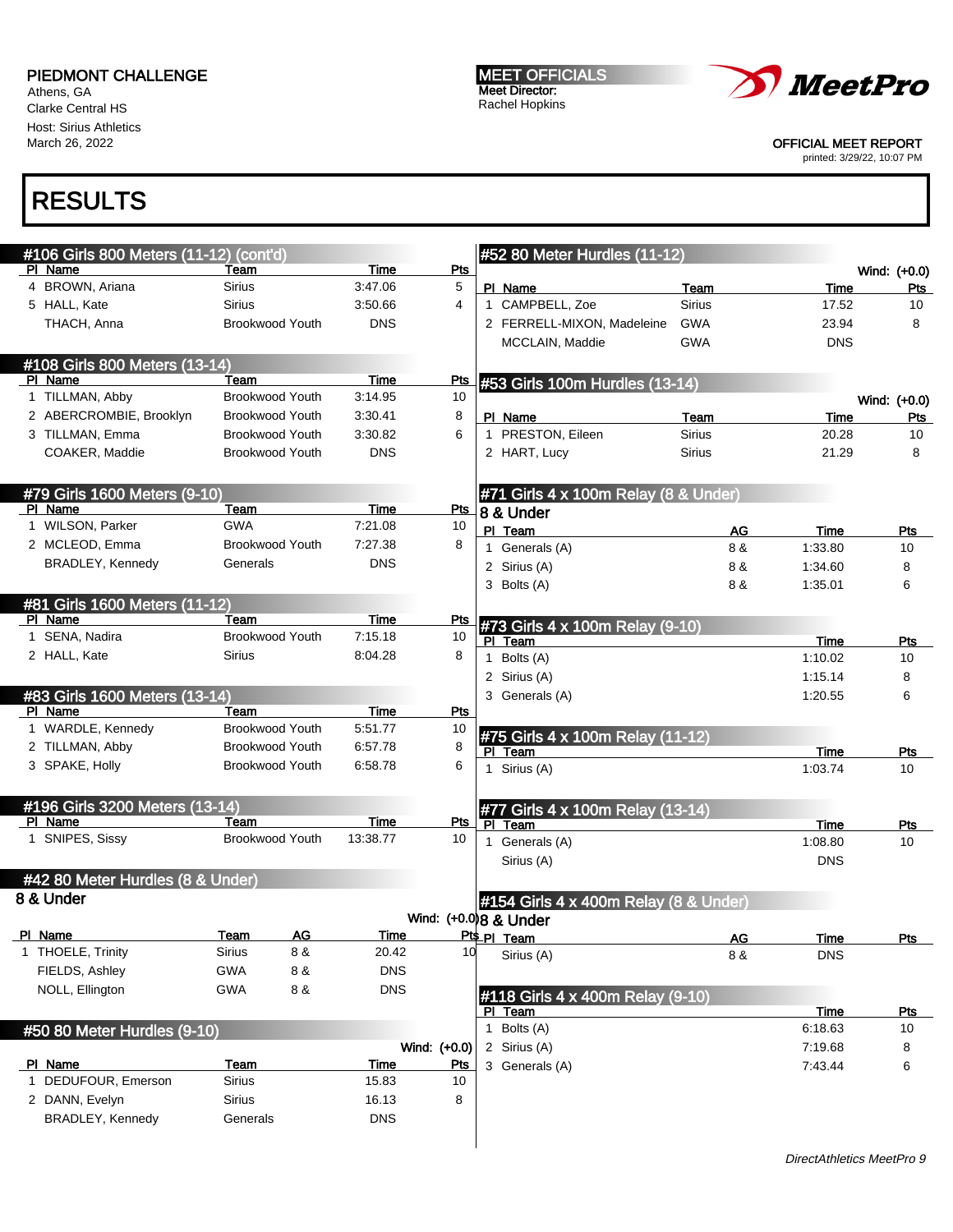Athens, GA Clarke Central HS Host: Sirius Athletics March 26, 2022

MEET OFFICIALS Meet Director: Rachel Hopkins



OFFICIAL MEET REPORT

printed: 3/29/22, 10:07 PM

| #120 Girls 4 x 400m Relay (11-12)           |              |     |                        |           |                  |              | #4 Girls Long Jump (9-10) (cont'd)       |                      |           |                          |             |
|---------------------------------------------|--------------|-----|------------------------|-----------|------------------|--------------|------------------------------------------|----------------------|-----------|--------------------------|-------------|
| PI Team                                     |              |     | Time                   | Pts       |                  |              | PI Name                                  | Team                 |           | <b>Mark</b>              | $F(PI)$ Pts |
| 1 Sirius (A)                                |              |     | 6:18.00                | 10        |                  |              | 15 WILLIAMSON, Raygan                    | <b>Bolts</b>         |           | 5' 10" (NW)              | 2(8)        |
|                                             |              |     |                        |           |                  |              | 16 FORD, Kei'Asia<br>17 BRADLEY, Kennedy | Generals<br>Generals |           | $5' 8''$ (NW)            | 1(8)        |
| #122 Girls 4 x 400m Relay (13-14)           |              |     | <b>Time</b>            |           |                  |              |                                          |                      |           | $5' 1''$ (NW)            | 1(9)        |
| PI Team<br>1 Brookwood Youth Track & XC (A) |              |     | 5:25.45                | Pts<br>10 |                  |              | 17 GREENICH, Anniston                    | <b>Bolts</b>         |           | 5' 1" (NW)               | 1(9)        |
| 2 Sirius (A)                                |              |     | 5:45.22                | 8         |                  |              | 19 SMITH, Janiya                         | Generals             |           | $3' 2''$ (NW)            | 1(11)       |
|                                             |              |     |                        |           |                  |              | PECK, Bailey                             | <b>Bolts</b>         |           | ND (NW)                  | 1           |
|                                             |              |     |                        |           |                  |              | GOINS, Milo                              | <b>Bolts</b>         |           | ND (NW)                  | 2           |
| #16 Girls High Jump (9-10)<br>PI Name       | Team         |     | <b>Mark</b>            |           |                  |              | FORTUNE, Olivia                          | <b>Bolts</b>         |           | ND (NW)                  | 2           |
| 1 CAPP, Hannah                              | <b>Bolts</b> |     | 2'10"                  |           | <u>Pts</u><br>10 |              | WALKER, Madison                          | <b>Bolts</b>         |           | ND (NW)                  | 2           |
| HILL, Karly                                 | <b>Bolts</b> |     | NΗ                     |           |                  |              |                                          |                      |           |                          |             |
| WALKER, Madison                             | <b>Bolts</b> |     | <b>NH</b>              |           |                  |              | #6 Girls Long Jump (11-12)               |                      |           |                          |             |
| WOOLEN, Makenzie                            | <b>GWA</b>   |     | <b>NH</b>              |           |                  |              | PI Name                                  | Team                 |           | <b>Mark</b>              | Pts         |
|                                             |              |     |                        |           |                  |              | 1 ADAMS, Dyllan                          | <b>Sirius</b>        |           | 12' 11" (NW)             | 10          |
|                                             |              |     |                        |           |                  |              | 2 JONES, Skyler                          | Generals             |           | 10' 10" (NW)             | 8           |
| #18 Girls High Jump (11-12)                 |              |     |                        |           |                  |              | 3 CAMPBELL, Zoe                          | Sirius               |           | 10' 7" (NW)              | 6           |
| PI Name                                     | Team         |     | Mark<br>4'2"           |           | <u>Pts</u>       |              | 4 KINSLER, Margot                        | <b>Sirius</b>        |           | $10' 4''$ (NW)           | 5           |
| 1 CAMPBELL, Zoe                             | Sirius       |     |                        |           | 10               |              | 5 HALL, Kate                             | Sirius               |           | 9' 4 $\frac{1}{2}$ (NW)  | 4           |
| FERRELL-MIXON, Madeleine                    | <b>GWA</b>   |     | <b>DNS</b>             |           |                  |              | 6 ATABANSI, Skylar                       | <b>Bolts</b>         |           | $8' 8''$ (NW)            | 3           |
| ATABANSI, Skylar                            | Bolts        |     | <b>DNS</b>             |           |                  |              | 7 BRADY, Amelia                          | <b>GWA</b>           |           | $7'$ $2''$ (NW)          | 2           |
|                                             |              |     |                        |           |                  |              | 8 BROWN, Ariana                          | Sirius               |           | 4' 11 $\frac{1}{2}$ (NW) | 1           |
| #2 Girls Long Jump (8 & Under)              |              |     |                        |           |                  |              | <b>WILSON, Patricia</b>                  | Sirius               |           | $NM$ (NW)                |             |
| 8 & Under                                   |              |     |                        |           |                  |              | THOMPSON, Chelsea                        | <b>Bolts</b>         |           | DNS (NW)                 |             |
| PI Name                                     | Team         | AG  | Mark                   |           | Pt\$             |              | NOLAND, Mary Abbott                      | Sirius               |           | DNS (NW)                 |             |
| 1 THOELE, Trinity                           | Sirius       | 8 & | 4' $9^{1/2}$ (NW)      |           | 10               |              |                                          |                      |           |                          |             |
| 2 BAPTISTE, Madison                         | <b>Bolts</b> | 8 & | 4' $8\frac{1}{2}$ (NW) |           | 8                |              | #8 Girls Long Jump (13-14)               |                      |           |                          |             |
| 3 GIBBS, Gracyn                             | Sirius       | 8 & | 4' 4" (NW)             |           | 6                |              | PI Name                                  | Team                 |           | Mark                     | Pts         |
| 4 GOODEN, Nabi                              | <b>Bolts</b> | 8 & | $3'9''$ (NW)           |           | 5                | $\mathbf{1}$ | STEWART, Bess                            | <b>Sirius</b>        |           | 11' $8\frac{1}{2}$ (NW)  | 10          |
| FIELDS, Ashley                              | <b>GWA</b>   | 8 & | DNS (NW)               |           |                  |              | 2 PRESTON, Eileen                        | Sirius               |           | 10' 11" (NW)             | 8           |
| LESTER, Paris                               | <b>Bolts</b> | 8 & | DNS (NW)               |           |                  |              | 3 DANN, Minnie                           | <b>Sirius</b>        |           | 10' $3\frac{1}{2}$ (NW)  | 6           |
| LEWIS, Lauryn                               | <b>Bolts</b> | 8 & | DNS (NW)               |           |                  |              | 4 MILLER, Bella                          | <b>Sirius</b>        |           | $9' 9'2$ (NW)            | 5           |
|                                             |              |     |                        |           |                  |              | 5 HART, Lucy                             | <b>Sirius</b>        |           | $9'5''$ (NW)             | 4           |
| #4 Girls Long Jump (9-10)                   |              |     |                        |           |                  |              | 6 PHILIPS, Jayda                         | Generals             |           | 9' 1" (NW)               | 3           |
| PI Name                                     | <b>Team</b>  |     | <b>Mark</b>            | F(PI) Pts |                  |              | WHITESIDE, Kendall                       | Generals             |           | DNS (NW)                 |             |
| 1 DAVID, Aubrey                             | Sirius       |     | $9' 8'$ (NW)           | 1(1)      | 10               |              |                                          |                      |           |                          |             |
| 2 BAUTISTA, Mariella                        | Generals     |     | $8'5''$ (NW)           | 2(1)      | 8                |              | #156 Girls Long Jump (15-18)             |                      |           |                          |             |
| 3 WATKINS, Ryan                             | Sirius       |     | 8' 4" (NW)             | 2(2)      | 6                |              | <u>PI Name</u>                           | <u>i eam</u>         |           | <u>Mark</u>              | <u>Pts</u>  |
| 4 WILLIAMS, Alicia                          | Generals     |     | 8' $3^{1/2}$ (NW)      | 1(2)      | 5                |              | 1 WILLIAMS, Elaina                       | Generals             |           | 9' 11 $\frac{1}{2}$ (NW) | 10          |
| 5 DEDUFOUR, Emerson                         | Sirius       |     | $7' 8'$ (NW)           | 1(3)      | 4                |              |                                          |                      |           |                          |             |
| 6 DANN, Evelyn                              | Sirius       |     | $7' 21/2$ (NW)         | 2(3)      | 3                |              | #124 Girls Shot Put (8 & Under)          |                      |           |                          |             |
| 7 WASHINGTON, Elizabeth                     | <b>Bolts</b> |     | $7' 2''$ (NW)          | 1(4)      | 2                |              | 8 & Under                                |                      |           |                          |             |
| 8 CAMPBELL, Kyah                            | Sirius       |     | $6' 8''$ (NW)          | 2(4)      | 1                |              | PI Name                                  | Team                 | <u>AG</u> | Mark                     | <u>Pts</u>  |
| 9 CAPP, Hannah                              | <b>Bolts</b> |     | $6' 5''$ (NW)          | 1(5)      |                  |              | THRAIKILL, Madison                       | <b>Bolts</b>         | 8 &       | 7' 11"                   | 10          |
| 10 WOOLEN, Makenzie                         | GWA          |     | $6' 4''$ (NW)          | 1(6)      |                  |              | 2 DUNNIGAN, Hilary                       | Sirius               | 8 &       | $7' 10\frac{1}{2}$       | 8           |
| 11 WALDON, Qalese                           | <b>Bolts</b> |     | 6' $3\frac{1}{2}$ (NW) | 2(5)      |                  |              | 3 GOODEN, Nabi                           | <b>Bolts</b>         | 8 &       | $7' 8\frac{1}{2}$        | 6           |
| 12 HILL, Karly                              | <b>Bolts</b> |     | $6' 1''$ (NW)          | 2(6)      |                  |              | FIELDS, Ashley                           | <b>GWA</b>           | 8 &       | <b>DNS</b>               |             |
| 13 HEAD, Jessica                            | <b>Bolts</b> |     | 6' 0" (NW)             | 1(7)      |                  |              |                                          |                      |           |                          |             |
| 14 FERRELL, Chance                          | <b>Bolts</b> |     | 5' 11" (NW)            | 2(7)      |                  |              |                                          |                      |           |                          |             |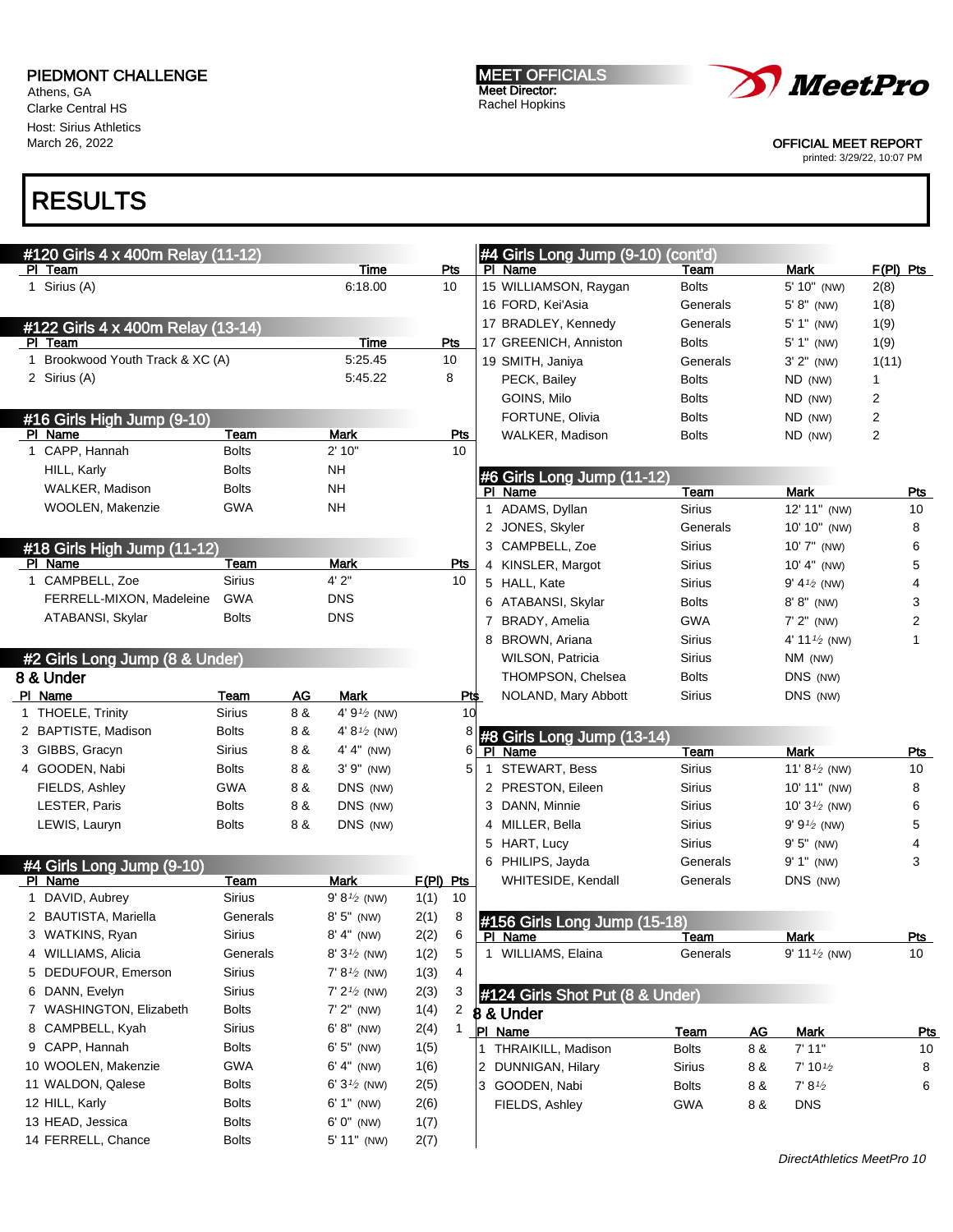Athens, GA Clarke Central HS Host: Sirius Athletics March 26, 2022

# RESULTS

| #38 Girls Shot Put (9-10)                |               |     |                    |            |    | #32 Girls Standing Long Jump (8 & Under) (cont'd) |               |            |                                  |                |
|------------------------------------------|---------------|-----|--------------------|------------|----|---------------------------------------------------|---------------|------------|----------------------------------|----------------|
| PI Name                                  | Team          |     | Mark               |            |    | Pts & Under                                       |               |            |                                  |                |
| 1 WILLIAMSON, Raygan                     | <b>Bolts</b>  |     | 12'0''             | 10         |    | PI Name                                           | Team          | <b>AG</b>  | <b>Mark</b>                      | <b>Pts</b>     |
| 2 BIEN-AIME, Sydney                      | <b>Bolts</b>  |     | $9'6\frac{1}{2}$   | 8          |    | 3 HAMMOND, Khloe                                  | Generals      | 8 &        | 4' 4'2                           | 6              |
|                                          |               |     |                    |            |    | 4 HOWARD, Ari                                     | Generals      | 8 &        | $3' 8\frac{1}{2}$                | 5              |
| #41 Girls Shot Put (11-12)               |               |     |                    |            |    | 5 BAPTISTE, Madison                               | <b>Bolts</b>  | 8 &        | 3' 8''                           | 4              |
| PI Name                                  | Team          |     | <b>Mark</b>        |            |    | Pts 6 LEWIS, Lauryn                               | <b>Bolts</b>  | 8 &        | 3'5''                            | 3              |
| 1 SETTLES, Mycah                         | <b>Sirius</b> |     | 15' $3\frac{1}{2}$ | 10         |    | 7 GIBBS, Gracyn                                   | <b>Sirius</b> | 8 &        | 3'1''                            | $\overline{2}$ |
| 2 HALL, Kate                             | <b>Sirius</b> |     | 15'3"              | 8          |    | BROWNELL, Alayna                                  | Generals      | 8 &        | <b>DNS</b>                       |                |
| BROWN, Ariana                            | <b>Sirius</b> |     | <b>DNS</b>         |            |    | LESTER, Paris                                     | <b>Bolts</b>  | 8 &        | <b>DNS</b>                       |                |
|                                          |               |     |                    |            |    | NOLL, Ellington                                   | <b>GWA</b>    | 8 &        | <b>DNS</b>                       |                |
| #164 Girls Shot Put (15-18)              |               |     |                    |            |    | RUSSELL, Hayden                                   | Generals      | 8 &        | <b>DNS</b>                       |                |
| PI Name                                  | Team          |     | <b>Mark</b>        | <u>Pts</u> |    |                                                   |               |            |                                  |                |
| 1 HINDS, Aaliyah                         | Generals      |     | 19' $7\frac{1}{2}$ | 10         |    |                                                   |               |            |                                  |                |
| WILLIAMS, Elaina                         | Generals      |     | <b>DNS</b>         |            |    | #34 Girls Standing Long Jump (9-10)<br>PI Name    | Team          |            | <b>Mark</b>                      | Pts            |
|                                          |               |     |                    |            |    | 1J DAVID, Aubrey                                  | <b>Sirius</b> |            | 5' 6'' <sub>2</sub>              | 10             |
| #55 Girls Javelin (8 & Under)            |               |     |                    |            |    | 2J PECK, Bailey                                   | <b>Bolts</b>  |            | 5' 1 <sup>1</sup> / <sub>2</sub> | 8              |
| 8 & Under                                |               |     |                    |            |    | 3J WATKINS, Ryan                                  | Sirius        |            | 5' 0"                            | 6              |
| PI Name                                  | Team          | AG  | <b>Mark</b>        |            |    | Pts 4 WILSON, Parker                              | <b>GWA</b>    |            | 4' 11"                           | 5              |
| 1 LEWIS, Lauryn                          | <b>Bolts</b>  | 8 & | 20' 3"             | 10         |    | 5J WOOLEN, Makenzie                               | <b>GWA</b>    |            | 4' 11"                           | 4              |
| 2 DUNNIGAN, Hilary                       | <b>Sirius</b> | 8 & | 15'5''             | 8          |    | 6J WALKER, Madison                                | <b>Bolts</b>  |            | 4' 10"                           | 3              |
| 3 THRAIKILL, Madison                     | <b>Bolts</b>  | 8 & | 12'3''             | 6          |    | 7J WASHINGTON, Elizabeth                          | <b>Bolts</b>  |            | 4' 9"                            | 2              |
| 4 CARPIO, Alexandra                      | <b>Bolts</b>  | 8 & | 11' 10"            | 5          |    |                                                   |               |            |                                  |                |
| NOLL, Ellington                          | <b>GWA</b>    | 8 & | <b>DNS</b>         |            |    | 8J DEDUFOUR, Emerson                              | Sirius        |            | 4'6'' <sub>2</sub>               | 1              |
|                                          |               |     |                    |            |    | 9J FORTUNE, Olivia                                | <b>Bolts</b>  |            | 4' 6"                            |                |
|                                          |               |     |                    |            |    | 10J WILLIAMSON, Raygan                            | <b>Bolts</b>  |            | 3'9''                            |                |
| #57 Girls Javelin (9-10)<br>PI Name      | Team          |     | Mark               | <u>Pts</u> |    | 11J GREENICH, Anniston                            | <b>Bolts</b>  |            | 2' 11"                           |                |
| 1 WILSON, Parker                         | <b>GWA</b>    |     | 30' 8''            | 10         |    | FERRELL, Chance                                   | <b>Bolts</b>  |            | <b>DNS</b>                       |                |
| 2 CAMPBELL, Kyah                         | <b>Sirius</b> |     | 29' 9"             | 8          |    |                                                   |               |            |                                  |                |
| 3 WALDON, Qalese                         | <b>Bolts</b>  |     | 29' 8"             | 6          |    | #35 Girls Standing Long Jump (11-12)              |               |            |                                  |                |
| 4 OWENS, Lucy                            | <b>Sirius</b> |     | 26' 9"             | 5          |    | PI Name                                           | Team          |            | <b>Mark</b>                      | Pts            |
| 5 BIEN-AIME, Sydney                      | <b>Bolts</b>  |     | 26'7"              | 4          |    | 1 ADAMS, Dyllan                                   | <b>Sirius</b> |            | 6' 8'2                           | 10             |
| 6 CARPIO, Victoria                       | <b>Bolts</b>  |     | 23'8"              | 3          |    | 2 KINSLER, Margot                                 | <b>Sirius</b> |            | 6' 5'' <sub>2</sub>              | 8              |
|                                          |               |     |                    |            |    | 3 FERRELL-MIXON, Madeleine                        | <b>GWA</b>    |            | 4' 11 $\frac{1}{2}$              | 6              |
|                                          |               |     |                    |            |    | 4 SETTLES, Mycah                                  | <b>Sirius</b> |            | 3' 8''                           | 5              |
| #59 Girls Javelin (11-12)                |               |     |                    |            |    | NOLAND, Mary Abbott                               | <b>Sirius</b> |            | <b>DNS</b>                       |                |
| PI Name<br>1 FERRELL-MIXON, Madeleine    | Team          |     | Mark               | <u>Pts</u> |    |                                                   |               |            |                                  |                |
|                                          | <b>GWA</b>    |     | 28' 4"             | 10         |    | 8 & Under Boys Scores                             |               |            |                                  |                |
| MCCLAIN, Maddie                          | GWA           |     | <b>DNS</b>         |            | PI | Team                                              |               | Code       | Score                            |                |
| MCCLAIN, Summer                          | <b>GWA</b>    |     | <b>DNS</b>         |            | 1  | <b>Bolts</b>                                      |               | <b>BTS</b> | 193                              |                |
|                                          |               |     |                    |            | 2  | Generals                                          |               | GAC        | 84.5                             |                |
| #46 Girls Javelin (15-18)                |               |     |                    |            | 3  | <b>Sirius</b>                                     |               | 45IH       | 15.5                             |                |
| PI Name                                  | Team          |     | <b>Mark</b>        | <b>Pts</b> |    | 8 & Under Girls Scores                            |               |            |                                  |                |
| 1 HINDS, Aaliyah                         | Generals      |     | 34' 10"            | 10         | PI | Team                                              |               | Code       | Score                            |                |
|                                          |               |     |                    |            | 1  | <b>Bolts</b>                                      |               | <b>BTS</b> | 132                              |                |
| #32 Girls Standing Long Jump (8 & Under) |               |     |                    |            | 2  | <b>Sirius</b>                                     |               | 45IH       | 90                               |                |
| 8 & Under                                |               |     |                    |            | 3  | Generals                                          |               | GAC        | 58                               |                |
| PI Name                                  | Team          | AG  | <b>Mark</b>        | Pts        |    |                                                   |               |            |                                  |                |
| 1 RUSSELL, Harper                        | Generals      | 8 & | 4'7''              | 10         |    |                                                   |               |            |                                  |                |
| 2 THOELE, Trinity                        | <b>Sirius</b> | 8 & | 4' 5'              | 8          |    |                                                   |               |            |                                  |                |

MEET OFFICIALS Meet Director: Rachel Hopkins



OFFICIAL MEET REPORT

printed: 3/29/22, 10:07 PM